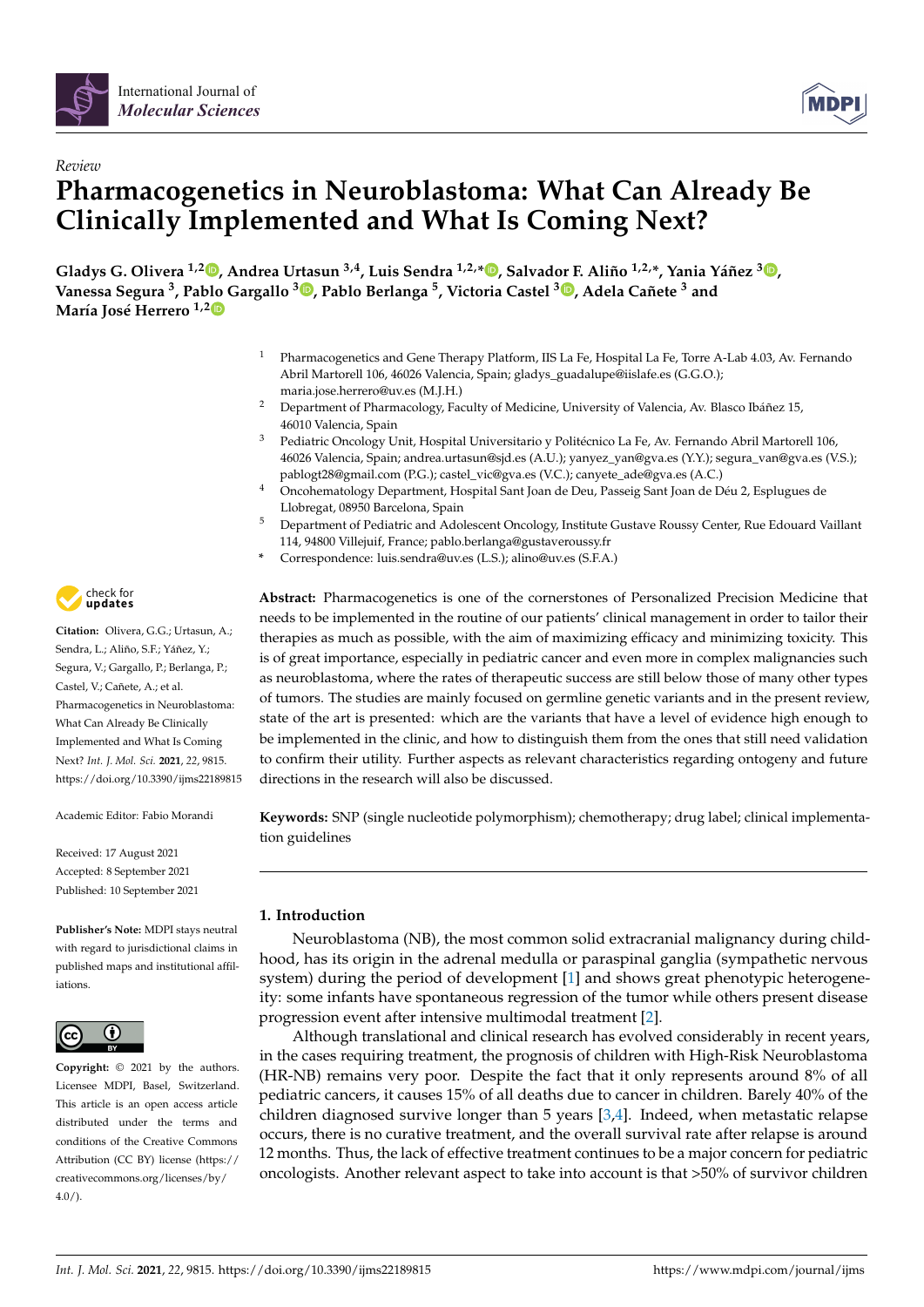face sequelae derived from chemotherapy toxicity along with their life, reinforcing the idea that chemotherapy needs to be optimized [\[5\]](#page-12-4).

At this point, doctors need tools to apply the best available treatment to each patient in terms of maximizing efficacy and minimizing toxicity. Pharmacogenetics (PGx), one of the cornerstones of Precision Personalized Medicine, is the study of variants in the patient's germline (constitutive) DNA related to the efficacy and safety of drugs. Tumor (somatic) genetic variants can also be considered, but they are out of the scope of this review. The most abundant genetic variants influencing PGx are the Single Nucleotide Polymorphisms (SNPs), accounting for approximately 90% of human genome variability [\[6](#page-12-5)[,7\]](#page-12-6). However, key variants influencing PGx also include genomic insertions, deletions, and repeats, as well as genetic copy number variations (CNVs).

The state of the art in PGx is divided into two categories: there is an already welldefined group of relevant associated drug-SNP pairs whose level of scientific-clinical evidence offers the highest quality, robust enough to be implemented in routine clinical practice. On the other side, drug-SNP pairs with less core evidence require further translational research to validate their usefulness in the real clinical setting.

In this review, the current situation of both categories is presented. The first part describes the genetic variants that can already be implemented in the clinical setting, and doctors can use them to adjust the NB chemotherapeutic treatment. After that, a view of the main variants that are currently under investigation to validate or discard their utility in NB treatment is presented. The last part of the review describes further considerations under a translational research perspective. The drugs included are those employed for (1) Induction treatments: cisplatin, vincristine, carboplatin, etoposide, cyclophosphamide, topotecan, doxorubicin; (2) Consolidation: busulfan, melphalan; and finally (3) Maintenance therapy and others: 13-cis-retinoic acid (isotretinoin), dinutuximab beta, interleukin 2, granulocyte and macrophage-colonies stimulating factor (GM-CSF) and radiotherapy.

#### **2. Pharmacogenetic Variants for Clinical Implementation**

Relevant institutions and scientific societies worldwide agree on the use of three main pillars as the references to identify those genetic variants with the highest level of evidence to be implemented in the clinic. These three cornerstones are the indications of drug regulatory agencies, PharmGKB (Pharmacogenomics Knowledge Base) [\[8\]](#page-12-7), and relevant international consortia of experts developing clinical guidelines for PGx implementation.

### *2.1. Drug Regulatory Agencies*

Regulatory agencies as the US Food and Drug Administration (FDA), the European Medicines Agency (EMA), the Pharmaceuticals and Medical Devices Agency from Japan (PMDA), and Health Canada Santé Canada (HCSC), amongst others [\[9](#page-12-8)[–12\]](#page-12-9), recommend in the Drug Labels a genetic test prior to the use of many drugs they approve. The Drug Label indicates if the test is required, recommendable, actionable, or simply informative [\[8\]](#page-12-7). At this point, it must be remarked that any requirement of a specific action in the drug label must be considered a legal requirement, with consequences in the case of disregard.

#### *2.2. PharmGKB Clinical Annotations*

PharmGKB, is a free access database created, curated, and managed by the University of Stanford and funded by US National Institutes of Health (NIH) and National Institute of General Medicine Science (NIGMS) [\[8\]](#page-12-7). It compiles most of the existing PGx information, from many different databases, including PubMed, under a Creative Commons license. It counts with a group of experts working on the dissemination of knowledge about the impact of human genetic variation on drug responses and on the translation of PGx into clinical practice. In fact, the website [\(www.pharmgkb.org,](www.pharmgkb.org) accessed on 25 June 2021) includes not only the information of its own curation from published data, the 'Clinical Annotations', but also that of the Drug Labels and the reports by Experts Consortia.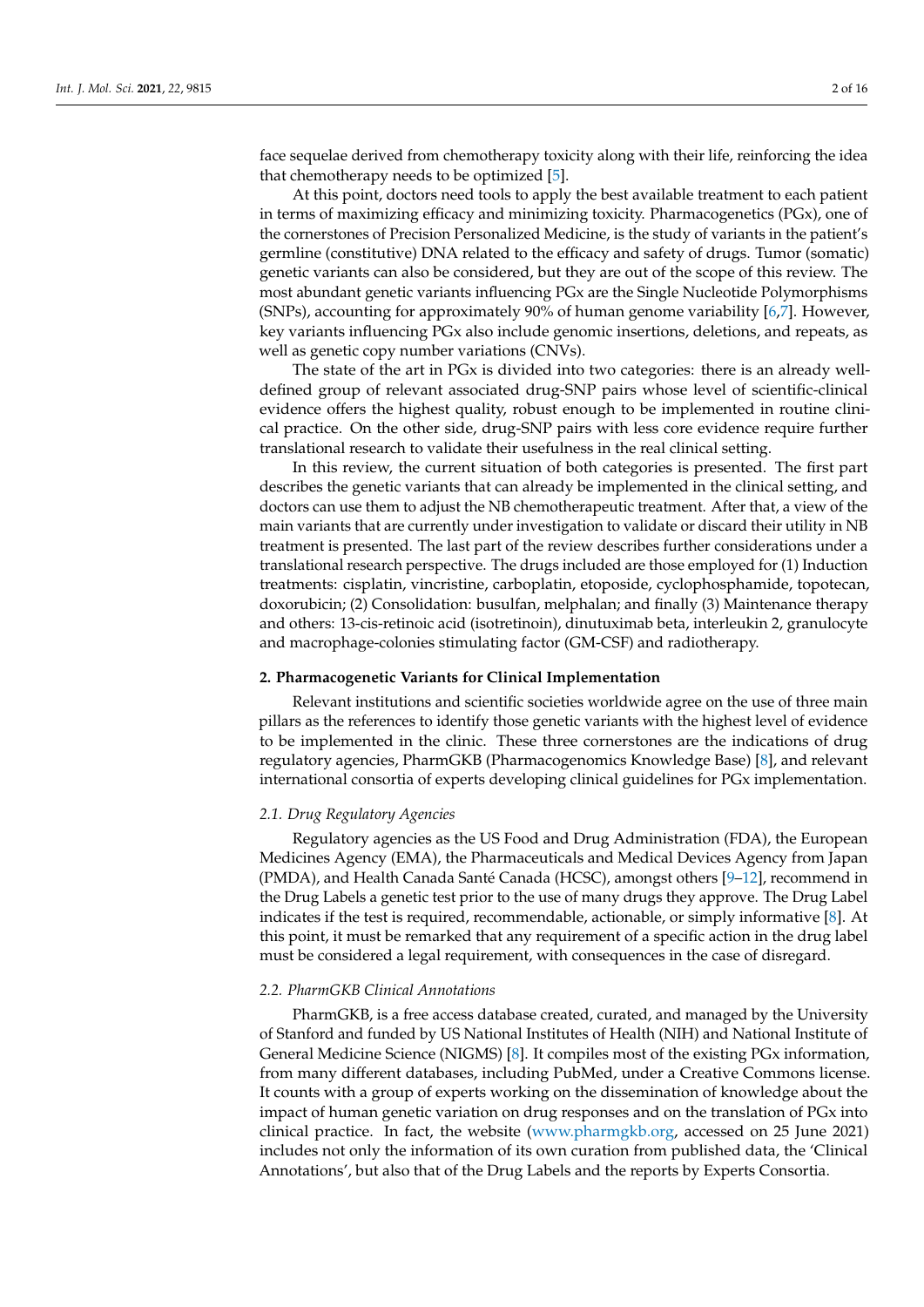Clinical Annotations are the curated results obtained by PharmGKB's experts after publications review for assigning different levels of evidence in the association of a genetic variant with efficacy, toxicity, metabolism/pharmacokinetics, and dosage of a drug. This 'Level of Evidence' ranks from 1 to 4, being 1 the one meeting the highest criteria. Level 2 is tagged as "moderate", while 3 and 4 are "low" and "unsupported," respectively. Very recently, these criteria have incorporated a new scoring system.

#### *2.3. Clinical Implementation Guidelines*

These are drug adjustment guidelines published by experts' consortia to provide recommendations about what actions the prescriber should consider according to patient genotype. The main consortia are the Clinical Pharmacogenetics Implementation Consortium (CPIC) [\[13\]](#page-12-10), the Royal Dutch Association for the Advancement of Pharmacy— Pharmacogenetics Working Group (DPWG) [\[14\]](#page-12-11), but also other professional and scientific societies [\[15\]](#page-12-12). PharmGKB also compiles this information on the website and provides links to the complete articles under the section 'Prescribing Info-Clinical Guideline Annotations'.

According to these three pillars, Table [1](#page-3-0) shows the revised drugs that meet at least one criterion of the three pillars: PGx information in the drug label according to Drug Regulatory Agencies, PharmGKB Clinical Annotations with Level of Evidence 1 or 2, Clinical Implementation Guideline elaborated by an international expert Consortium. It must be underlined that, as previously stated, PharmGKB has just performed relevant modifications, beginning approximately on 25 March 2021. For caution, in this table, we have considered the immediate previous information regarding Clinical Annotations, but the current modifications have been marked.

Three drugs have genetic recommendations in Drug Labels according to different regulatory agencies, but these recommendations are not strictly PGx. They are mainly related to the use for which the drug is intended, its clinical indication, and the genes to be analyzed are not in the constitutive DNA of the patient but in the tumor. These drugs are Busulfan (FDA: *ABL1* and *BCR* genes), 13-cis-retinoic acid (not isotretinoin, but tretinoin has required testing for *PML* and *RARA* genes in the FDA Drug Label, the same in Health Canada Santé Canada Label, and also, but at an informative level, in the Japanese regulatory agency). The same situation applies to vincristine but, apart from Drug Label, it has a Clinical Annotation.

Dinutuximab contains information in the FDA label regarding *MYCN* in the clinical trials performed.

In this sense, only the indications for *TPMT* regarding Cisplatin are really related to germline variants and a toxic event that could be prevented: ototoxicity.

Regarding Clinical Implementation Guidelines, we have this kind of source for two of the revised drugs: cisplatin and doxorubicin [\[16](#page-12-13)[,17\]](#page-12-14). The recommendations of the CPNDS for the PGx-guided use of these drugs are summarized in Table [2.](#page-4-0)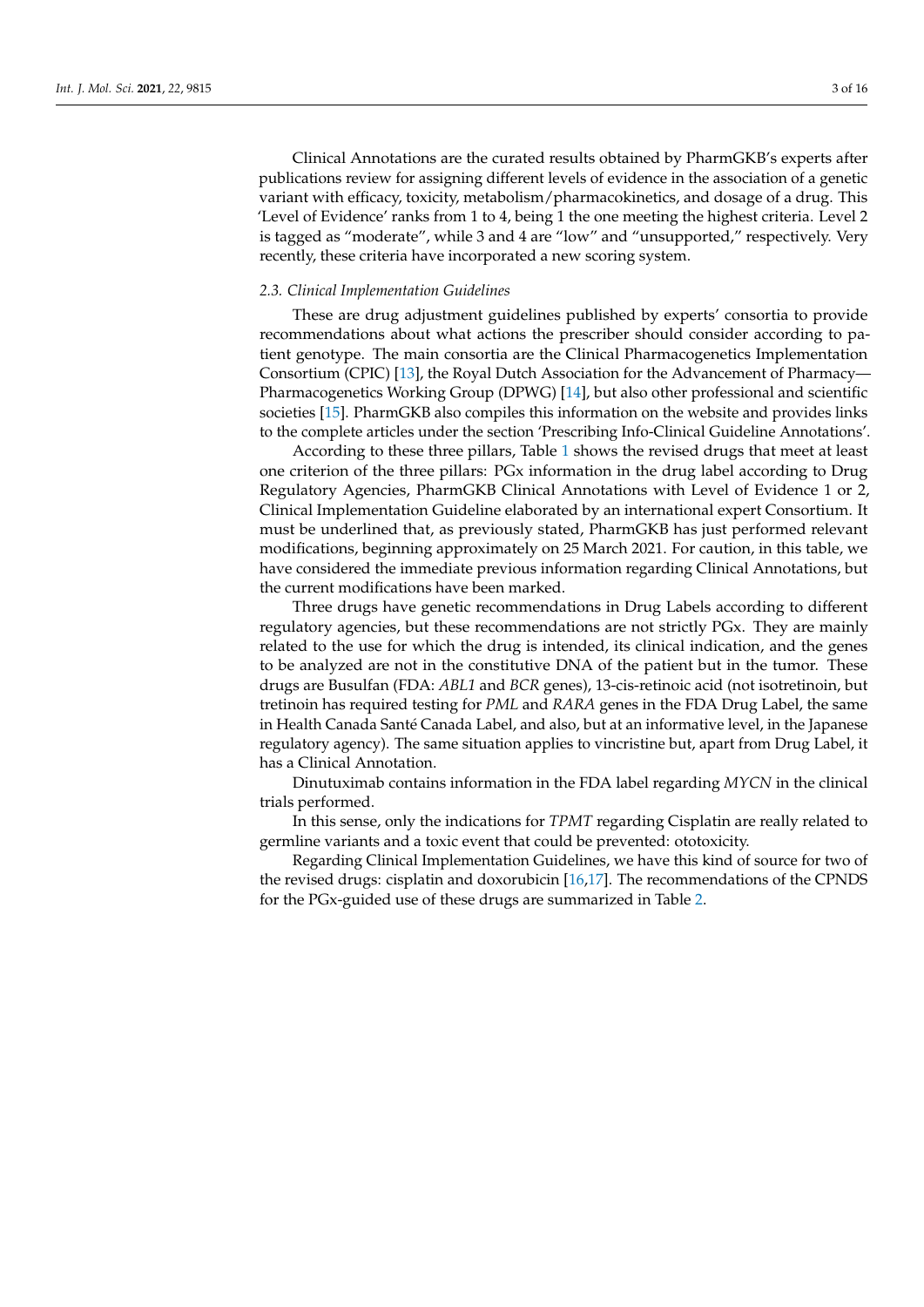**Table 1.** Drugs included in NB treatment with clinically valuable PGx recommendations. The drugs included meet at least one of the clinical implementations three pillars-criteria: PGx included in Drug Label, PharmGKB Clinical Annotations Levels of Evidence 1 and 2, the existence of Clinical Implementation Guidelines published by relevant consortia. ALL: Acute Lymphoblastic Leukemia CPNDS: Canadian Pharmacogenomics Network for Drug safety, Cycloph: Cyclophosphamide, FDA: US Food and Drug Administration. Symbol − for guideline and drug label: lack of information.

<span id="page-3-0"></span>

| Drug        | Gene             | <b>SNP</b> | Reference<br>Genotype | <b>Risk</b><br>Genotype | ClinAnnot:<br>Level | <b>Recommendation for</b><br>the Risk Genotype | Guideline/<br>Drug Label                   |
|-------------|------------------|------------|-----------------------|-------------------------|---------------------|------------------------------------------------|--------------------------------------------|
| Busulfan    |                  |            |                       |                         |                     |                                                | $-/FDA$ : Actionable<br>ABL1, BCR (in ALL) |
|             | ERCC1            | rs11615    | GG                    | AA, AG                  | 2B: E,T             | Moderate risk of inefficacy<br>and toxicity    |                                            |
|             | GSTP1            | rs1695     | GG                    | AA, AG                  | 2A: T               | Moderate risk of toxicity                      |                                            |
| Carboplatin | <b>MTHFR</b>     | rs1801133  | AA                    | AG, GG                  | 2A: E               | Moderate risk of inefficacy                    | $-/-$                                      |
|             | XRCC1            | rs25487    | CC                    | CT, TT                  | 2B: E               | Moderate risk of inefficacy                    |                                            |
|             | ERCC1            | rs3212986  | AA                    | AC, CC                  | 2B: T               | Moderate risk of toxicity                      |                                            |
|             | NQ01             | rs1800566  | GG                    | AA, AG                  | 2A: E               | Moderate risk of inefficacy                    |                                            |
|             | <b>TP53</b>      | rs1042522  | CC                    | CG, GG                  | 2B: E.T             | Moderate risk of inefficacy<br>and toxicity    | $-/-$                                      |
| Cycloph.    | SOD <sub>2</sub> | rs4880     | AA                    | AG, GG                  | 2B: E               | Moderate risk of inefficacy                    |                                            |
|             | GSTP1            | rs1695     | AA,AG                 | GG                      | 2A: E.T             | Moderate risk of inefficacy<br>and toxicity    |                                            |
|             | <b>TP53</b>      | rs1042522  | CC                    | CG, GG                  | 2B: E.T             | Moderate risk of inefficacy<br>and toxicity    |                                            |
|             | <b>MTHFR</b>     | rs1801133  | AA                    | AG, GG                  | 2A: E               | Moderate risk of inefficacy                    |                                            |
| Cisplatin   | GSTP1            | rs1695     | AA                    | AG, GG                  | 2B: T               | Moderate risk of toxicity                      | CPNDS: TPMT/                               |
|             | GSTP1            | rs1695     | GG                    | AG, AA                  | 2A: E               | Moderate risk of inefficacy                    | FDA: Informative                           |
|             | <b>XPC</b>       | rs2228001  | <b>TT</b>             | GT, GG                  | 1B: T               | High risk of toxicity                          | <b>TPMT</b>                                |
|             | XRCC1            | rs25487    | $\rm CC$              | CT, TT                  | 2B: E               | Moderate risk of inefficacy                    |                                            |
|             | ERCC1            | rs3212986  | AA                    | AC, CC                  | 2B: T               | Moderate risk of toxicity                      |                                            |
|             | ERCC1            | rs11615    | GG                    | AA, AG                  | 2B: E.T             | Moderate risk of inefficacy<br>and toxicity    |                                            |
| Doxorubicin | NQ01             | rs1800566  | GG                    | AA, AG                  | 2A: E               | Moderate risk of inefficacy                    | CPNDS: RARG,<br>SLC28A3,<br>$UGT1A6/-$     |
| Etoposide   | DYNC2H1          | rs716274   | AA                    | AG, GG                  | 2B: T               | Moderate risk of toxicity                      | $-\sqrt{-}$                                |
| Vincristine | CEP72            | rs924607   | CC,CT                 | <b>TT</b>               | 2B: T               | Moderate risk of toxicity                      | $-/FDA:$<br>Required ABL1,<br>BCR (in ALL) |

Note: the Clinical Annotations included in this table have been changed to Level 3 after new updates at <www.pharmgkb.org> from 25 March 2021.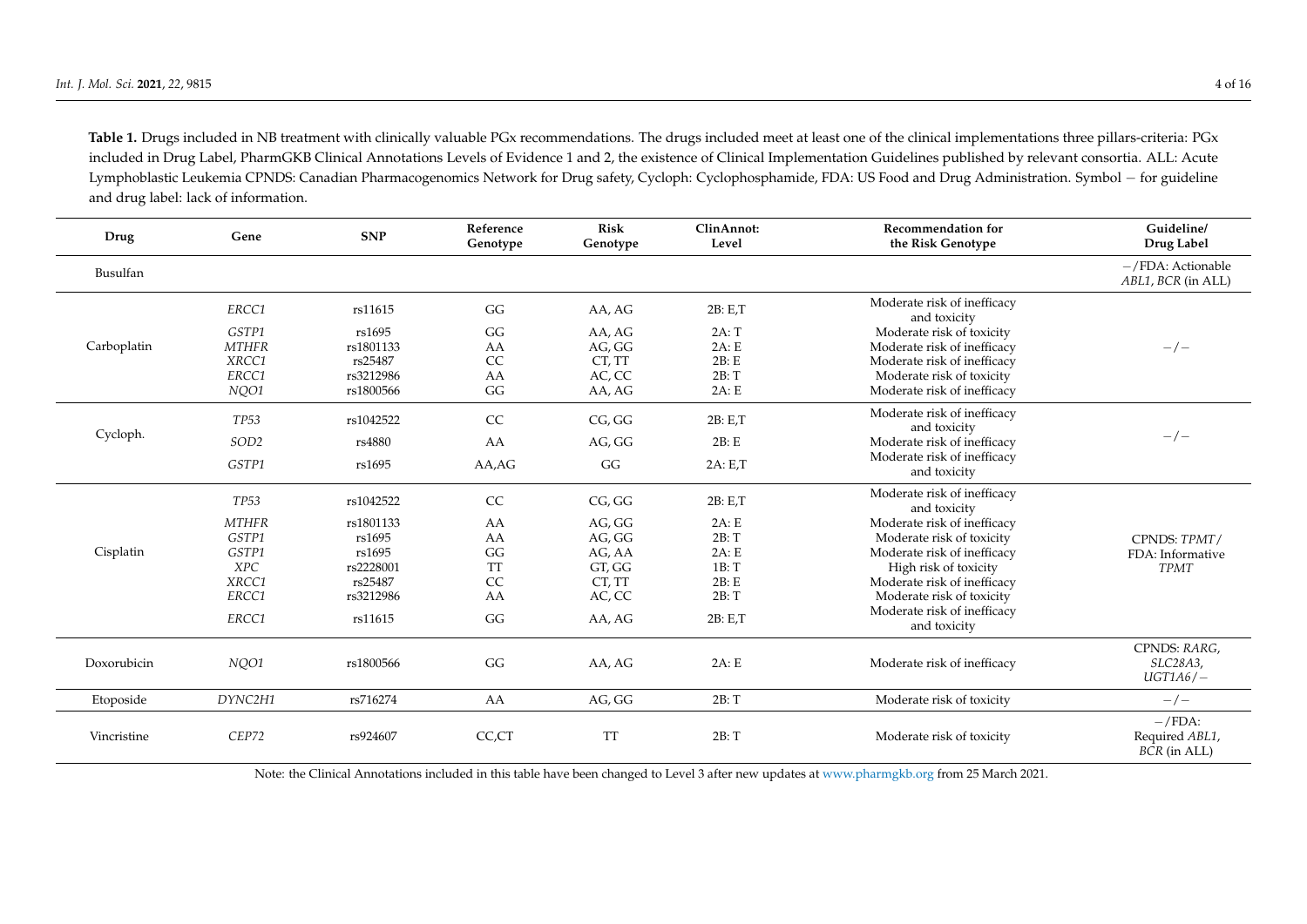<span id="page-4-0"></span>

| Gene             | <b>SNP</b>             | Reference<br>Genotype | <b>Risk Genotype</b> | <b>CPNDS Recommendations</b>                                                                                                                                                                                                                                                                                                                                                                             |  |  |  |  |
|------------------|------------------------|-----------------------|----------------------|----------------------------------------------------------------------------------------------------------------------------------------------------------------------------------------------------------------------------------------------------------------------------------------------------------------------------------------------------------------------------------------------------------|--|--|--|--|
| <b>CISPLATIN</b> |                        |                       |                      |                                                                                                                                                                                                                                                                                                                                                                                                          |  |  |  |  |
| <b>TPMT</b>      | rs1800462<br>rs1800460 | CC<br>CC              | CG, GG<br>CT, TT     | The consortium recommends testing these<br>variants due to their relation with<br>ototoxicity.<br><sup>+++</sup> Physicians are encouraged to consider<br>the use of otoprotectors if the patient's<br>tumor type is one for which otoprotectors<br>can be effective without adversely<br>affecting antitumor activity.<br>Alternative treatments may be prescribed<br>when they have demonstrated equal |  |  |  |  |
|                  | rs1142345              | TT                    | CT, CC               | efficacy, manageable and acceptable<br>toxicity, less ototoxicity, and are<br>considered options within the current<br>standards of care.<br>Increase monitoring in high-risk patients.<br>Should be encouraged to receive more<br>frequent follow-up audiometric hearing<br>tests after treatment has ended.                                                                                            |  |  |  |  |
|                  |                        |                       | <b>DOXORUBICIN</b>   |                                                                                                                                                                                                                                                                                                                                                                                                          |  |  |  |  |
| RARG             | rs2229774              | GG                    | AG, AA               | The consortium recommends testing of                                                                                                                                                                                                                                                                                                                                                                     |  |  |  |  |
| SLC28A3          | rs7853758              | AA, AG                | GG                   | these variants due to their relation with<br>cardiotoxicity.<br><sup>+</sup> Increase frequency of monitoring, even<br>with serial yearly echocardiographic<br>monitoring and follow-up as<br>recommended by COG guidelines;<br>aggressive screening and management of<br>cardiovascular risk factors, if the patient is<br>considered at high risk.<br><sup>++</sup> Prescribe dexrazoxane.             |  |  |  |  |
| UGT1A6           | rs17863783             | GG                    | GT, TT               | <sup>+++</sup> Use liposomal encapsulated<br>anthracycline preparations; use of<br>continuous inclusion or slower inclusion<br>rates; use of less cardiotoxic types of<br>anthracyclines; use of other<br>cardioprotective agents; prescribe<br>alternative chemotherapy regiments for<br>certain tumor types where alternative<br>regiments have been shown to be equally<br>effective.                 |  |  |  |  |

**Table 2.** Summary of recommendations provided in the CPNDS guidelines for cisplatin and doxorubicin.

CPNDS: Canadian Pharmacogenomics Network for Drug Safety. Grading scheme used for clinical practice guidelines: <sup>+</sup> Level A corresponds to a high level of evidence (benefits clearly overcome the risks); <sup>++</sup> level B is a recommendation with lower scientific evidence level based on expert opinion; and <sup>+++</sup> level C is mainly based in expert's opinion to be used in research context. SNP: single nucleotide polymorphisms, COG: Children's Oncology Group.

### **3. Pharmacogenetic Variants under Investigation Regarding NB Therapy**

Regarding research, there is still a lot of work to conduct. There are multitudes of SNPs whose influence on drug response was proposed but is not yet sufficiently tested, and, therefore, validation is needed. As shown in Table [1,](#page-3-0) only a few drugs from the group included in this review have one pillar (at least) supporting their implementation in the clinical setting. However, for the rest of the drugs, many of the genes coding the transporters, metabolizing enzymes, and targets of these drugs are already known, and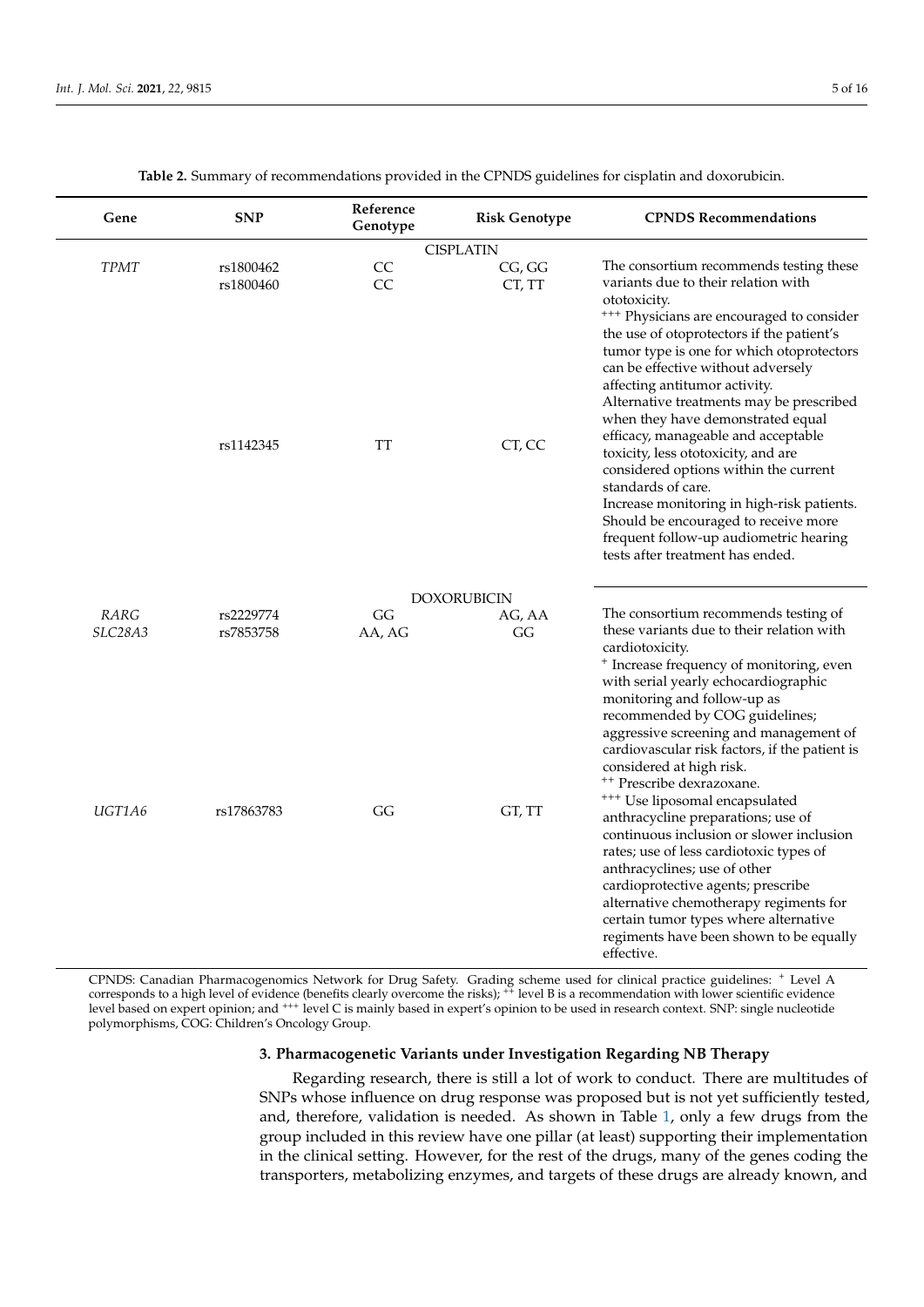research should be addressed to identify the implications of the SNPs in those genes on the safety and efficacy of those drugs.

Table [3](#page-10-0) shows a compilation of the most promising SNPs that are under research, according to the literature search. In most of the manuscripts, the studies have been performed with the combinations of drugs that are currently used in chemotherapy regimens. For clarity, we have searched for literature with results attributable to single drugs and not to combinations of them. Another criterion for the selection, in most cases, has been the known relationship between the gene and the drug in terms of transport, metabolism, and/or mechanism of action.

Our knowledge about the genes involved in the mechanism of action, transport, and metabolism of the drugs is in many cases much more limited than expected. This happens not only with the newest drugs, but also with the classic chemotherapy that has been employed for decades. Therefore, focusing our attention on the SNPs contained in the genes responsible for the fate of the drug in our organism is not always easy. In addition, interactions exist, and these can happen immediately or with mid-long term effects, difficult to predict. All these together lead to "difficult to explain findings," except for a much-reduced group of genes directly related to specific events. For example, SNPs in genes such as *MTHFR*, *TP53*, or *VDR* have been correlated with overall survival and event-free survival in PGx studies of NB patients, whereas these genes are not directly involved in the body routes of the chemotherapeutic drugs employed. In our group's experience, rs1801133 in *MTHFR* (*p* = 0.02) and rs1544410 in *VDR* (*p* = 0.006) added an important predictive value for overall survival to the *MYCN* status, with a more accurate patients sub stratification than using *MYCN* alone [\[58–](#page-14-0)[60\]](#page-14-1).

If we check the bibliography, the most robust results should be reported from clinical trials, but these are obtained in predesigned and very much controlled situations different from the real clinical setting. For this reason, studies should be performed respecting the clinical reality, including concomitant treatments, especially considering that in pediatric oncology, many of the children participate in clinical trials evaluating their treatment and impeding them to participate in another specific for pharmacogenetics [\[61,](#page-15-0)[62\]](#page-15-1).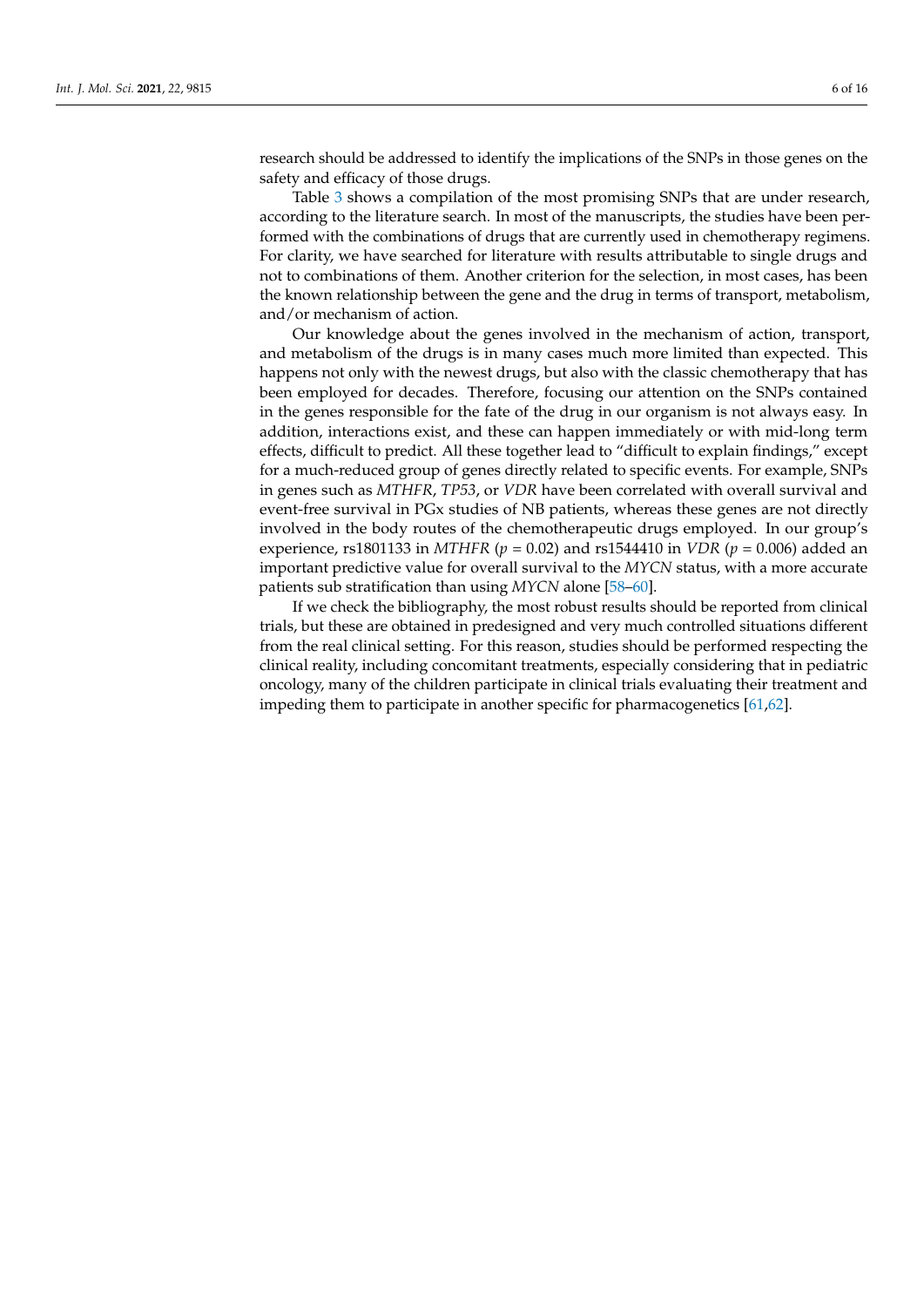| Drug.                    | Gene       | <b>SNP</b> | <b>Hypothetic Effect</b>                                                                                                                                                                                                                                                       | References                                 |
|--------------------------|------------|------------|--------------------------------------------------------------------------------------------------------------------------------------------------------------------------------------------------------------------------------------------------------------------------------|--------------------------------------------|
|                          | <b>CTH</b> | rs1021737  | Pediatric patients with the TT genotype (receiving hematopoietic stem cell<br>transplantation) may have an increased risk for sinusoidal obstruction<br>syndrome (SOS) when treated with cyclophosphamide and busulfan as<br>compared to patients with the GG or GT genotypes. | Huezo-Diaz Curtis P., 2018 (Ref.<br>$[18]$ |
|                          | CYP2C9     | rs1799853  | Pediatric patients with the CT and TT genotypes (undergoing hematopoietic<br>stem cell transplant) may have decreased metabolism of busulfan as<br>compared to patients with the CC genotype.                                                                                  | Uppugunduri CR., 2014 (Ref. [19])          |
| Busulfan                 | CYP2C19    | rs12248560 | Pediatric patients with the CC genotype (undergoing transplantation) may<br>have decreased metabolism of busulfan as compared to patients with the CT<br>or TT genotypes.                                                                                                      |                                            |
|                          | GSTA1      | rs3957357  | Pediatric patients with the AG and GG genotypes (who are undergoing<br>hematopoietic stem cell transplantation) may have decreased clearance of<br>busulfan as compared to patients with the AA genotype.                                                                      | Ten Brink MH., 2013 (Ref. [20])            |
|                          | GSTM1      | rs3754446  | Patients with the AA and AC genotypes (and acute myeloid leukemia) may<br>have decreased clearance of busulfan as compared to patients with the CC<br>genotype.                                                                                                                | Yee SW., 2013 (Ref. [21])                  |
|                          | AKT1       | rs2494752  | Patients with the GG and AA genotypes who are treated with carboplatin or<br>cisplatin may have decreased risk of progression of the disease as compared<br>to patients with the AG genotype.                                                                                  | Xu X., 2012 (Ref. [22])                    |
|                          |            | rs1130214  | Patients with the CC genotype (and lung cancer) who are treated with<br>carboplatin or cisplatin may have a higher risk of distant disease progression<br>as compared to patients with the AC or AA genotype.                                                                  | Xu JL., 2012; (Ref. [23])                  |
| Carboplatin<br>Cisplatin | EIF3A      | rs3740556  | Patients with the GG genotype (and lung cancer) may have a poorer<br>response when treated with platinum-based chemotherapy as compared to<br>patients with the AA or AG genotype.                                                                                             | Xu X., 2013 (Ref. [24])                    |
|                          | <b>MTR</b> | rs1805087  | Pediatric patients with the GG genotype and cancer may have an increased<br>risk for drug toxicity and an increased response to treatment with cisplatin or<br>carboplatin as compared to patients with the AA or AG genotypes.                                                | Patiño A., 2009 (Ref. [25])                |
|                          | PIK3CA     | rs2699887  | Patients with the CC genotype (and non-small-cell lung cancer) may have an<br>increased risk for toxicity when treated with platinum-based chemotherapy<br>as compared to patients with the TT genotype.                                                                       | Pu X., 2011 (Ref. [26])                    |

**Table 3.** Candidate SNPs and genes to evaluate regarding the efficacy and toxicity of the drugs in Neuroblastoma (based in PharmGKB and the included references).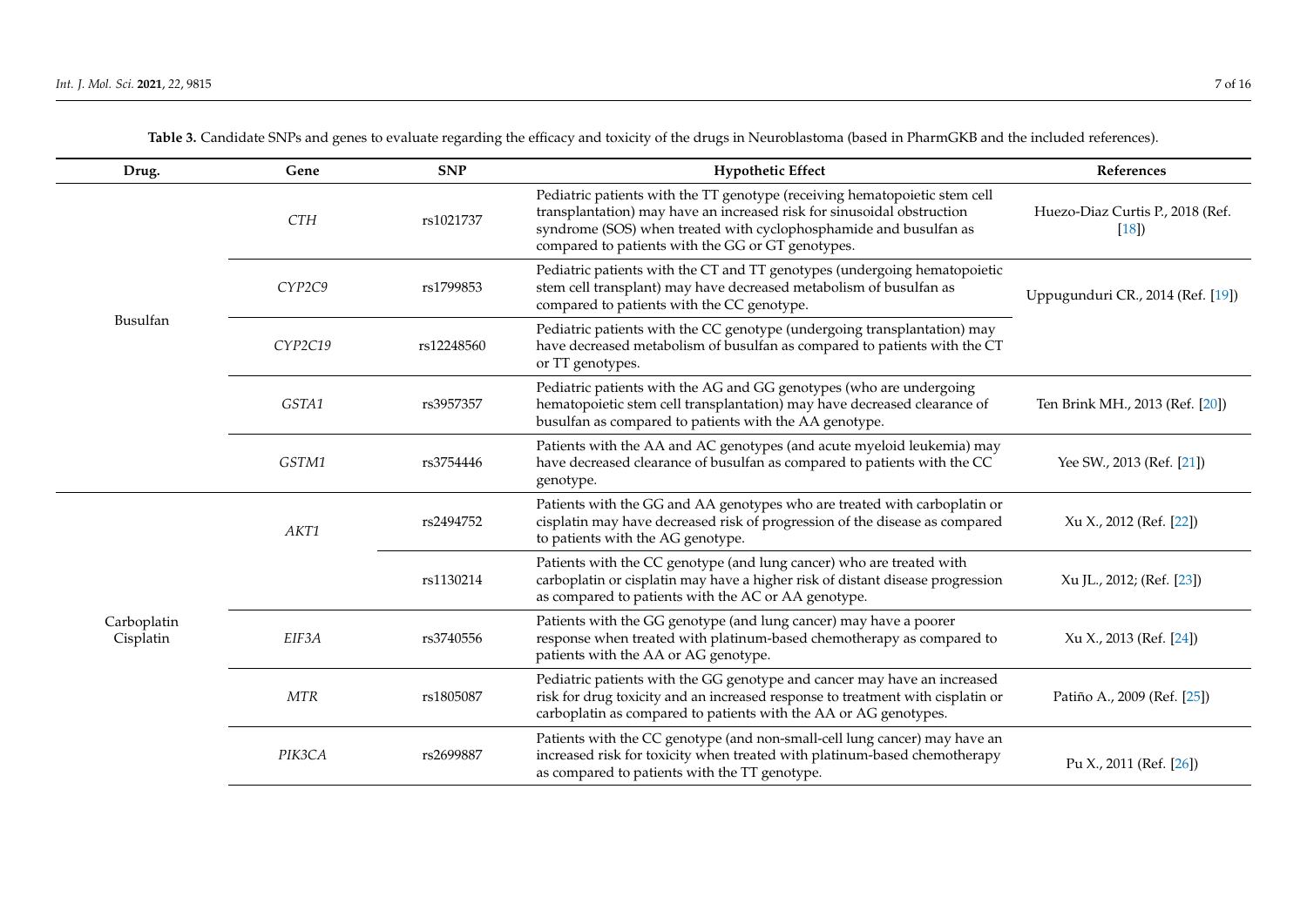| Drug.        | Gene                  | <b>SNP</b> | <b>Hypothetic Effect</b>                                                                                                                                                                                                                                                                    | References                   |
|--------------|-----------------------|------------|---------------------------------------------------------------------------------------------------------------------------------------------------------------------------------------------------------------------------------------------------------------------------------------------|------------------------------|
|              | ${\cal P}T{\cal E}N$  | rs2299939  | Patients with the AA genotype (and non-small-cell lung cancer) may have an<br>increased risk for toxicity when treated with platinum-based chemotherapy<br>as compared to patients with the AC or CC genotype.                                                                              |                              |
|              | SLC31A1               | rs7851395  | Patients with the AA genotype may have increased overall survival when<br>treated with carboplatin or cisplatin (in people with Non-Small-Cell Lung<br>Carcinoma) as compared to patients with genotypes AG or GG.                                                                          | Xu X., 2012 (Ref. [22])      |
|              | Unknown<br>(Intronic) | rs2498804  | Patients with the CC genotype (and non-small-cell lung cancer) may have an<br>increased risk of distant disease progression when treated with<br>platinum-based chemotherapy as compared to patients with the AA or AC<br>genotypes.                                                        | Pu X., 2011 (Ref. [26])      |
|              | ABCB1                 | rs1045642  | Allele G is associated with an increased risk of death when treated with<br>cyclophosphamide in combination with other drugs, (in patients with<br>osteosarcoma) as compared to allele A.                                                                                                   | Caronia D., 2011 (Ref. [27]) |
|              | ABCC4                 | rs9561778  | Patients with the TT or GT genotypes (and breast cancer) who are treated<br>with cyclophosphamide may have an increased risk of<br>neutropenia/leukopenia and gastrointestinal toxicity, as compared to<br>patients with the GG genotype.                                                   | Low SK., 2009 (Ref. [28])    |
| Cyclophosph. | CYP2B6                | rs7254579  | Patients (with lupus) and the CC or CT genotypes may have decreased<br>metabolism of cyclophosphamide, resulting in decreased concentrations of<br>active cyclophosphamide metabolite as compared to patients with TT<br>genotype.                                                          | Su W., 2016 (Ref. [29])      |
|              |                       | rs4802101  | Patients with the CC genotype may have decreased metabolism of<br>cyclophosphamide, resulting in decreased concentrations of active<br>cyclophosphamide metabolites and decreased risk of gastrointestinal toxicity,<br>or leukopenia, as compared to patients with the CT or TT genotypes. |                              |
|              |                       | rs8192709  | (Recipients of HLA-identical hematopoietic stem cell transplantation) with<br>the TT or CT genotypes (and leukemia) may have an increased risk for<br>hemorrhagic cystitis when treated with cyclophosphamide compared to<br>patients with the CC genotype.                                 | Rocha V., 2009 (Ref. [30])   |

## **Table 3.** *Cont.*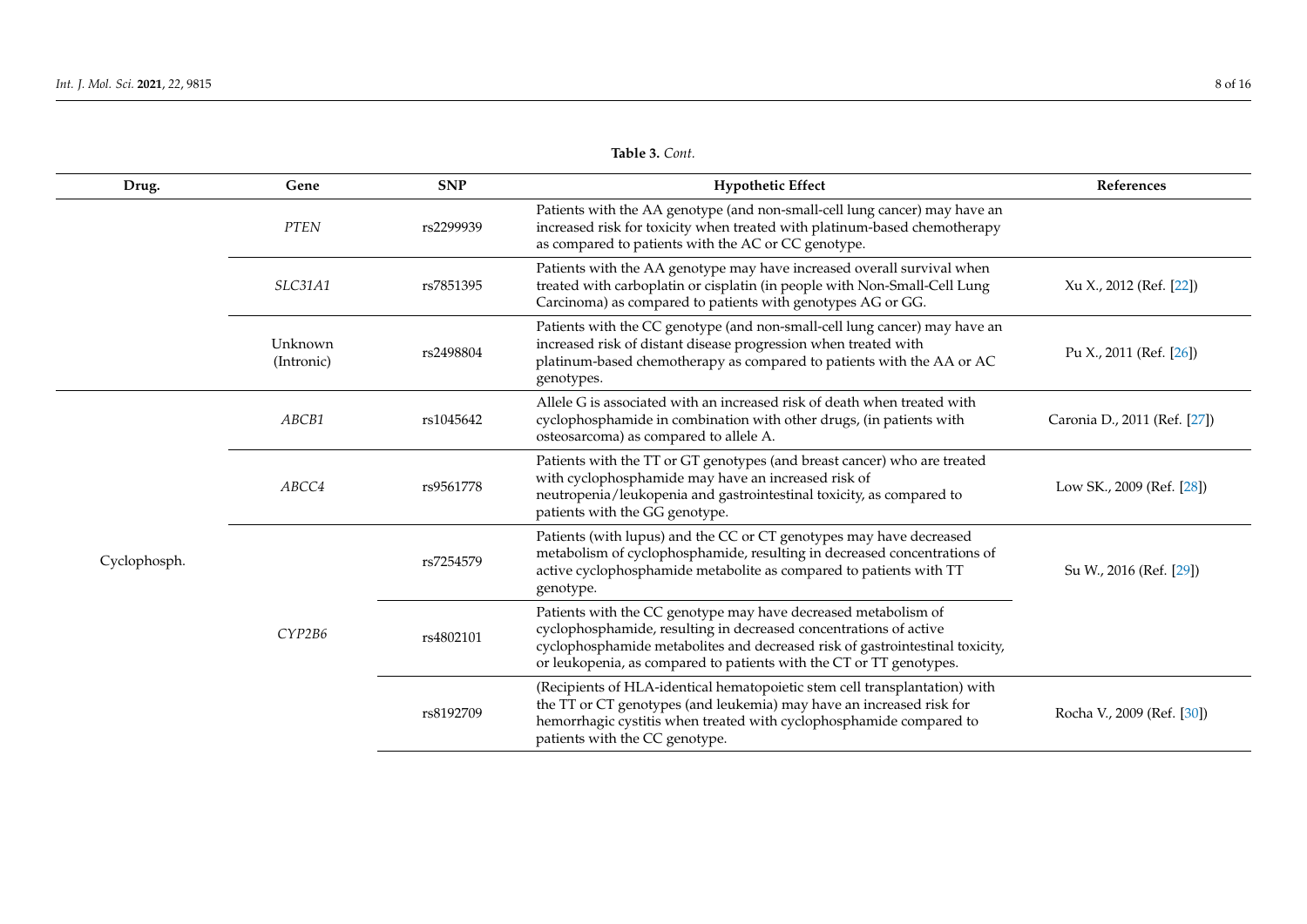Doxorubicin

*ABCC2* rs8187710

rs17222723

| Drug.       | Gene    | <b>SNP</b>                          | <b>Hypothetic Effect</b>                                                                                                                                                                                                                                                                                                                                                                                                                                                                                                                   | References                                               |
|-------------|---------|-------------------------------------|--------------------------------------------------------------------------------------------------------------------------------------------------------------------------------------------------------------------------------------------------------------------------------------------------------------------------------------------------------------------------------------------------------------------------------------------------------------------------------------------------------------------------------------------|----------------------------------------------------------|
|             |         | rs2279343                           | Patients with the GG or AG genotypes (who have received a hematopoietic stem<br>cell transplant) and are treated with cyclophosphamide may have an increased<br>risk for oral mucositis as compared to patients with the AA genotype.                                                                                                                                                                                                                                                                                                      |                                                          |
|             |         | rs3745274                           | (Leukemia patients who are) recipients (of HLA-identical hematopoietic stem<br>cell transplantation) from donors with the GG genotype may have an increased<br>risk of developing veno-occlusive disease of the liver when treated with<br>cyclophosphamide as compared to donor cells with the GT or TT<br>genotype. Patients with the GG or GT genotypes (and Breast Cancer) who are<br>treated with cyclophosphamide and doxorubicin may be more likely to require a<br>reduction in dose as compared to patients with the TT genotype. | Bray J., 2010 (Ref. [31])                                |
|             | CYP2C19 | rs4244285                           | Patients with the GG genotype (and Systemic Lupus Erythematosus) who are<br>treated with cyclophosphamide may have increased metabolism of<br>cyclophosphamide, leading to higher concentrations of the active metabolite and<br>an increased risk of toxicity (ovarian, gastrointestinal, or hematological) as<br>compared to patients with the AA and AG genotype.                                                                                                                                                                       | Su W., 2016 (Ref. [29])                                  |
|             | CYP3A4  | rs2740574                           | Premenopausal patients with the TT genotype (and breast cancer) who are<br>treated with cyclophosphamide may have a shorter period before<br>chemotherapy-induced ovarian failure compared to patients with the CC or CT<br>genotype.                                                                                                                                                                                                                                                                                                      | Su HI., 2010 (Ref. [32])                                 |
| Dinutuximab |         |                                     | SNPs reducing or impairing the expression of GD2 could impede Dinutuximab<br>efficacy.                                                                                                                                                                                                                                                                                                                                                                                                                                                     | Chen RL., 2000<br>Greenwood KL., 2018<br>(Refs. [33,34]) |
|             | ABCB1   | rs1045642<br>rs2032582<br>rs1128503 | Patients harboring the CC-GG-CC genotypes had significantly lower peak<br>plasma concentrations of doxorubicinol compared to patients who had TT-TT-TT<br>genotypes.                                                                                                                                                                                                                                                                                                                                                                       | Lal S., 2008 (Ref. [35])                                 |
|             | ABCC1   | rs45511401                          | Patients with the TT or GT genotypes (and non-Hodgkin lymphoma) who are<br>treated with doxorubicin may have an increased risk for cardiotoxicity as                                                                                                                                                                                                                                                                                                                                                                                       |                                                          |

Patients with the AA or AG genotypes (and non-Hodgkin lymphoma) who are treated with doxorubicin may have an increased risk of cardiotoxicity as

Patients with the AA or AT genotypes (and non-Hodgkin lymphoma) who are treated with doxorubicin may have an increased risk of cardiotoxicity as

**Table 3.** *Cont.*

compared to patients with the GG genotype.

compared to patients with the GG genotype.

compared to patients with the TT genotype.

Wojnowski L., 2005 (Ref. [\[36\]](#page-13-18))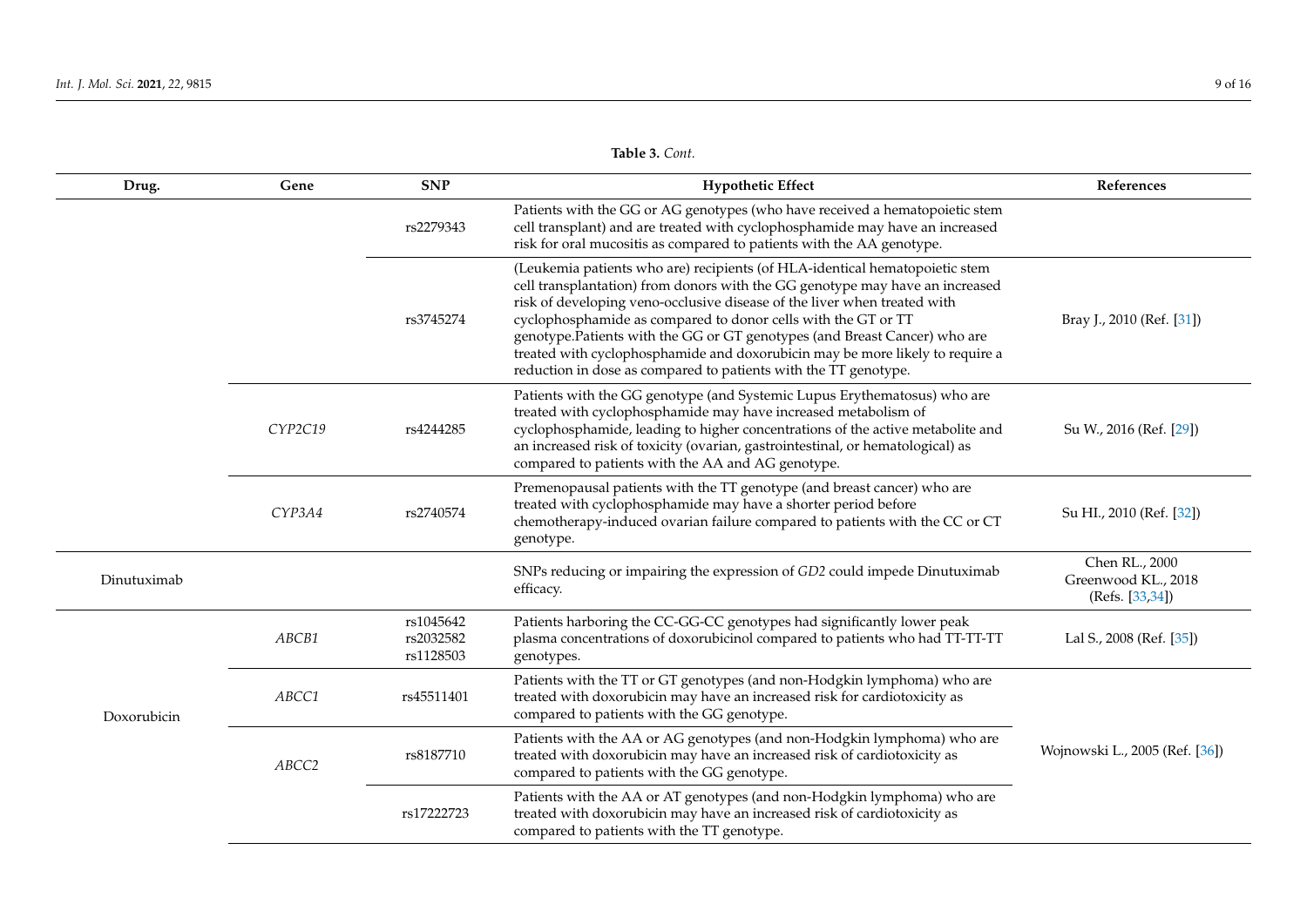| Drug.        | Gene             | <b>SNP</b> | <b>Hypothetic Effect</b>                                                                                                                                                                                                                                                         | References                                                                          |
|--------------|------------------|------------|----------------------------------------------------------------------------------------------------------------------------------------------------------------------------------------------------------------------------------------------------------------------------------|-------------------------------------------------------------------------------------|
|              | CBR1             | rs9024     | Patients with the GG genotype may have increased clearance of doxorubicin<br>and decreased exposure to doxorubicin compared to patients with the AG<br>genotype.                                                                                                                 | Lal S., 2008 (Ref. [37])                                                            |
|              | CBR3             | rs8133052  | Patients with the AA genotype (and breast cancer) who are treated with<br>doxorubicin may have decreased metabolism of doxorubicin and may have<br>greater tumor reduction, but may also have increased severity of neutropenia<br>as compared to patients with the GG genotype. | Fan L., 2008 (Ref. [38])                                                            |
|              | <b>CYBA</b>      | rs4673     | Cancer patients with the AA or AG genotypes who are treated with<br>doxorubicin may have an increased risk for cardiotoxicity as compared to<br>patients with the GG genotype.                                                                                                   | Megías-Vericat JE., 2018 and<br>Wojnowski L., 2005 (Refs. [36,39])                  |
|              | GSTA1            | rs3957357  | Patients with the GG and AG genotypes (and soft tissue sarcoma) may have<br>a shorter progression-free survival time when treated with doxorubicin as<br>compared to patients with the AA genotype.                                                                              | Gelderblom H., 2014 (Ref. [40])                                                     |
|              | GSTP1            | rs1695     | Patients with osteosarcoma and the GG or AG genotypes may be at an<br>increased risk of developing leukopenia when treated with doxorubicin as<br>compared to patients with the AA genotype.                                                                                     | Windsor RE., 2012 (Ref. [41])                                                       |
|              | RAC <sub>2</sub> | rs13058338 | Cancer patients with the TT or AT genotypes who are treated with<br>doxorubicin or<br>idarubicin may have an increased risk for drug toxicity as compared to<br>patients<br>with the AA genotype.                                                                                | Megías-Vericat JE., 2018 and<br>Wojnowski L., 2005 (Refs. [36,39])                  |
| Etoposide    |                  |            | All these relevant pharmacogenes ABCB1, ABCC3, CYP3A4, CYP3A5, GSTP1,<br>UGT1A1, are known to be relevant in etoposide pharmacokinetics, thus<br>studies<br>validating their main SNPs regarding the drug's toxicity and efficacy are<br>needed.                                 | Relling M.V., 1994; Zelcer N., 2001;<br>Huang RS., 2007 (Refs. [42-44])             |
| GM-CSF       |                  |            | Human GM-CSF receptor beta chain gene could be a good candidate to<br>investigate<br>the role of SNPs that could interfere the activation of the receptor by the drug.                                                                                                           | Shen Y., 1992 (Ref. [45])                                                           |
| Interleukin2 |                  |            | SNPs in the gene coding for IL2 receptor could be very informative to assess<br>the response to this treatment.                                                                                                                                                                  | Ladenstein R., 2018; YamaneB.H.,<br>2009; Shusterman S., 2019 (Refs.<br>$[46 - 48]$ |

**Table 3.** *Cont.*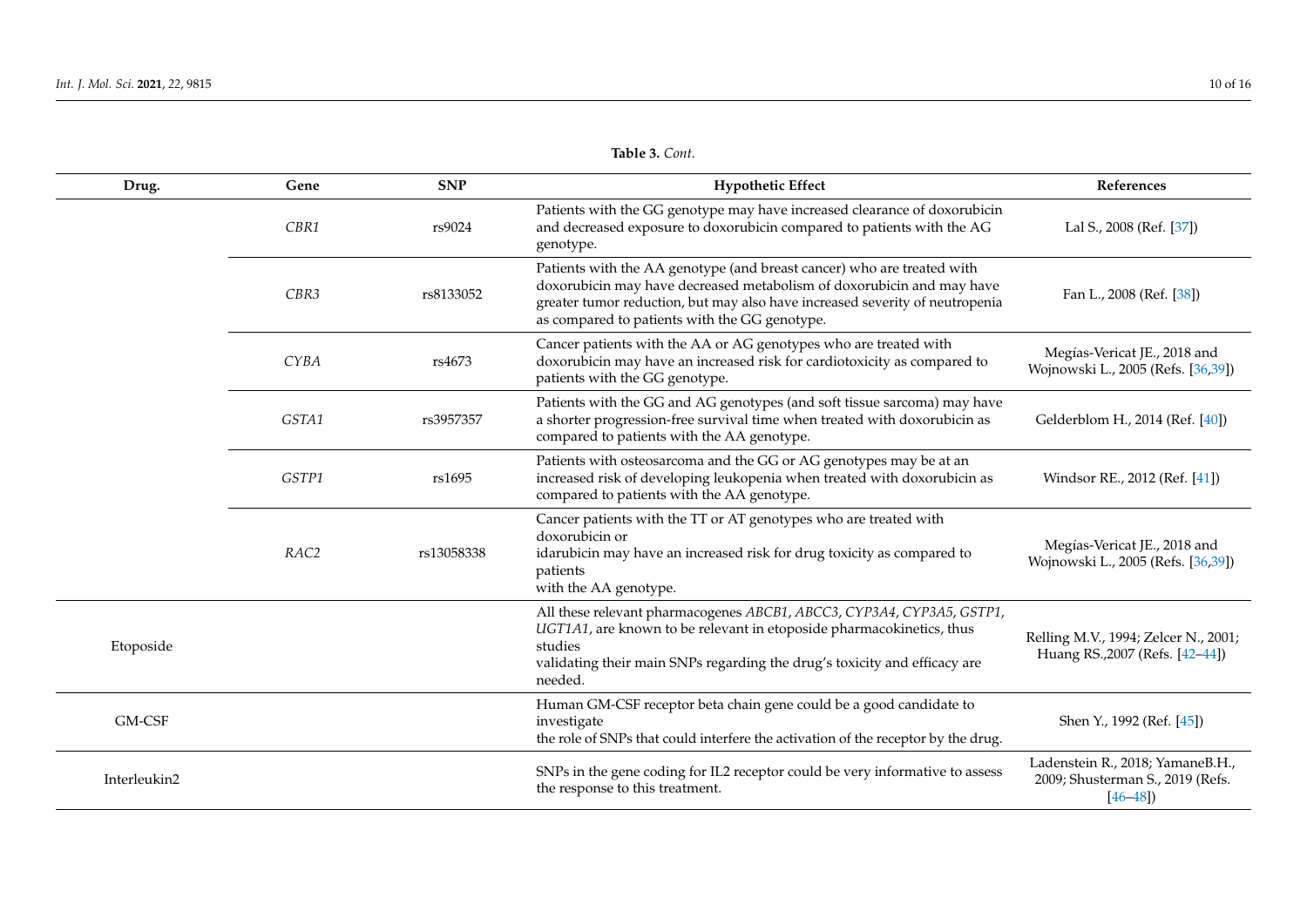<span id="page-10-0"></span>

| Drug.        | Gene         | <b>SNP</b>                                                                           | <b>Hypothetic Effect</b>                                                                                                                                                                                                                                                                                               | References                                                 |
|--------------|--------------|--------------------------------------------------------------------------------------|------------------------------------------------------------------------------------------------------------------------------------------------------------------------------------------------------------------------------------------------------------------------------------------------------------------------|------------------------------------------------------------|
| Melphalan    |              |                                                                                      | ABCB1 and GSTP1 are relevant pharmacogenes that seem to be involved in<br>melphalan pharmacokinetics. Exploring their main SNPs could be of interest.                                                                                                                                                                  | Karkey M.A., 2005 and Hodges<br>L.M., 2011 (Refs. [49,50]) |
|              | CDK1         | rs10711                                                                              | Patients with the GG or GT genotypes may have increased risk of<br>pneumonitis when treated with radiotherapy (lung cancer) as compared to<br>patients with genotype TT.                                                                                                                                               | Pu X., 2014 (Ref. $[51]$ )                                 |
| Radiotherapy | <b>PRKCE</b> | rs11125035                                                                           | Patients with the AA genotype may have increased risk of esophagitis when<br>treated with radiotherapy as compared to patients with genotype TT or AT.                                                                                                                                                                 | Pu X., 2014 (Ref. [51])                                    |
|              | TANC1        | rs10497203<br>rs264631<br>rs264651<br>rs6432512<br>rs264588<br>rs264663<br>rs7582141 | Patients with the CC or AC/CG or GG/GG/CT or TT/AA or AC/CT or<br>TT/GT or TT genotypes, respectively in the referred SNPs (left column) (and<br>prostate cancer) who are treated with radiotherapy may have an increased<br>risk of late stage toxicity as compared to patients with the other possible<br>genotypes. | Fachal L., 2014 (Ref. [52])                                |
| Topotecan    | ABCG2        | rs4148157                                                                            | Pediatric patients with the GG genotype (and brain tumors) may have<br>decreased absorption and lower concentrations of topotecan compared to<br>patients with the AA and AG genotypes.                                                                                                                                | Roberts J.K., 2016 (Ref. [53])                             |
| Vincristine  | ABCB1        | rs1045642                                                                            | Pediatric patients with the AA or AG genotypes (and acute lymphoblastic<br>leukemia) who are treated with vincristine may have a decreased likelihood<br>of event-free survival as compared to patients with the GG genotype.                                                                                          | Ceppi F., 2014 (Ref. [54])                                 |
|              |              | rs4728709                                                                            | Pediatric patients with the GG genotype (and acute lymphoblastic leukemia)<br>who are treated with vincristine may have an increased risk of grade 1-2<br>neurotoxicity as compared to patients with the AA or AG genotypes.                                                                                           | Ceppi F., 2014 (Ref. [54])                                 |
|              |              |                                                                                      | CYP3A5 seems to be the main metabolizing enzyme for vincristine, thus<br>analyzing its main SNPs could be of interest                                                                                                                                                                                                  | Egbelakin A., 2011 (Ref. [55])                             |
| Isotretinoin | <b>LEP</b>   | rs7799039                                                                            | These SNPs seem to correlate with the lipid disorders caused by the drug.                                                                                                                                                                                                                                              | Khabour O.F., 2018 (Ref. [56])                             |
|              |              |                                                                                      | Other SNPs in relevant genes related to the mechanism of action of the drug<br>could shed light for decreasing adverse side effects and increasing efficacy:<br>RXRA, JAK2, CDC25C                                                                                                                                     | Lee J.J.2011 (Ref. [57])                                   |

**Table 3.** *Cont.*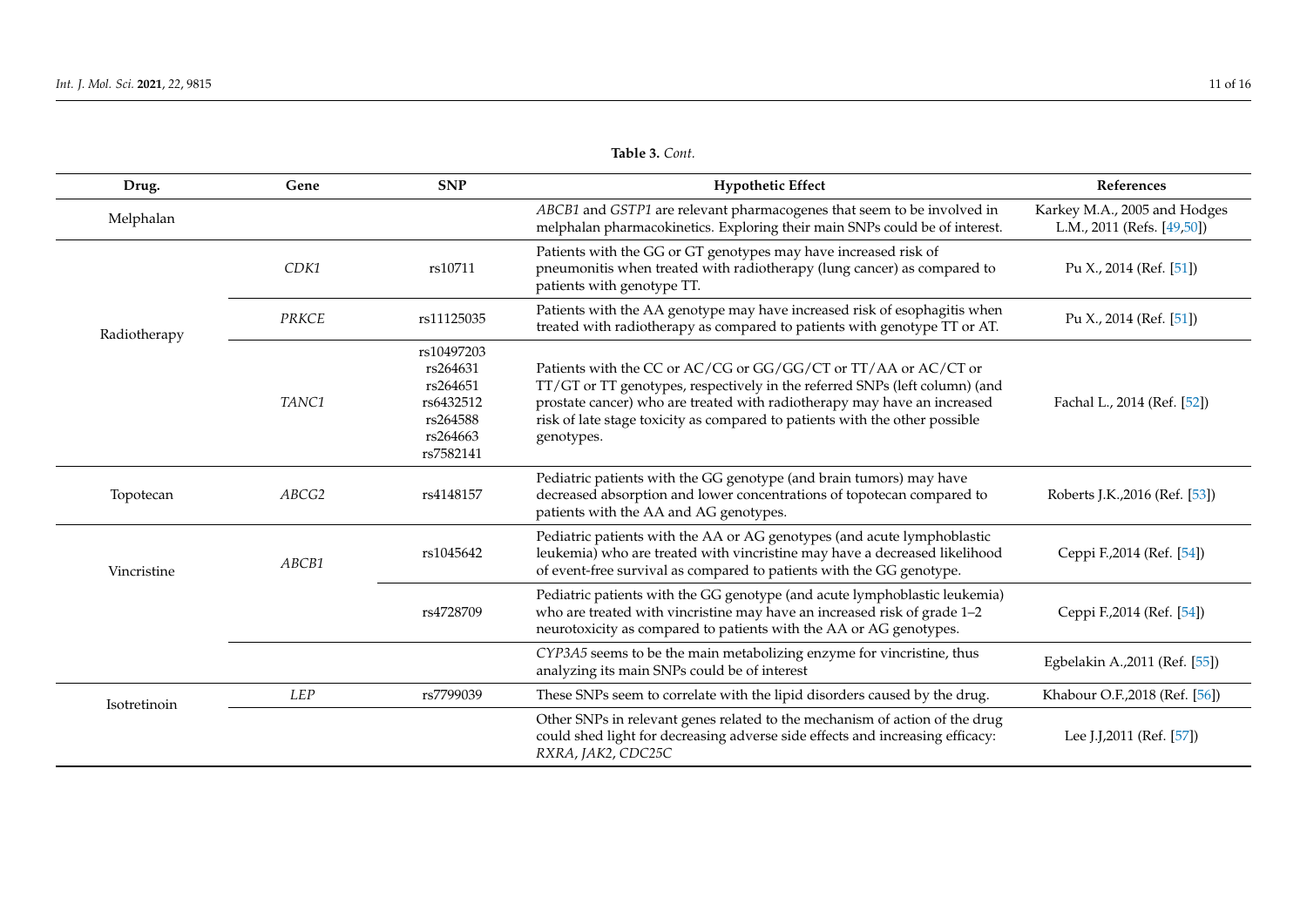## **4. Further Consideration for a Perspective on NB PGx Translational Research**

## *4.1. The Role of Ontogeny in NB Pharmacogenetics*

The statement that children are not small adults is valid, particularly in pediatric clinical PGx. In order to offer children the optimal treatment, it is important not only to know the characteristics of the particular disease but also to integrate the changes of normal growth and development with their impact on the ontogeny of pharmacokinetic and pharmacogenomic factors. There are several age-related anatomic and physiological changes that have been found to influence drug ADME (Absorption, Distribution, Metabolism and Excretion) processes, such as differences in fat proportion in the body, gastric pH evolution, renal development, etc., but some of them are directly linked to the expression and role of relevant pharmacogenes. For instance, the activity of ABCB1 (P glycoprotein) and ABCG2, two of the most extensively studied ATP-binding cassette (ABC) transporters are decreased in the neonatal period [\[63,](#page-15-2)[64\]](#page-15-3). Regarding metabolism, CYP3A7 shows the highest activity in the liver during embryonic, fetal, and newborn stages. After that, its activity declines, and other CYPs take the main roles. CYP3A4 appears during the first week after birth, reaching approximately 30–40% of adult activity by the first month and full adult activity by the 6th month of life. Its activity increases so much that it reaches 120% of the adults between 1 and 4 years of age, decreasing to normal adult levels after puberty [\[65–](#page-15-4)[67\]](#page-15-5). In the case of CYP1A2, its expression is delayed until 3 months after birth. Regarding Phase II enzymes, as UGT1A family, it is remarkable that UGT1A1 starts to increase at birth and does not reach adult levels since 3–6 months later; and that UGT1A6 and UGT1A9 activity levels are smaller in people younger than 10 years old in comparison with adults [\[67\]](#page-15-5).

## *4.2. What Else Do We Need to Take into Account? Research Integrating Epigenomics and Metabolomics*

The next goal is complementing PGx with two other relevant technologies that must undoubtedly be integrated: Epigenomics and Metabolomics. Explained in a very simple way, Epigenetics will deal with the study of the methylation status of the promoters of certain pharmacogenes as a mechanism of higher regulation that, above the nucleotide sequence of DNA, will determine whether a gene is really being expressed or not [\[68,](#page-15-6)[69\]](#page-15-7). Metabolomics, also in a simplistic manner for this context, could characterize the plasma presence of metabolites corresponding to the drugs administered to the patients to check if the drugs have been effectively metabolized or not [\[70\]](#page-15-8). Complementing pharmacogenetics with the other two Omics techniques must help understand relevant questions: phenomena occurring in the patients that represent an upper layer of complexity for understanding the patients' real response to drugs. For instance, metabolic pathways that are switched on when the main metabolic route is "off" or hyper/hypomethylation phenomena that regulate the expression of genes, masking potential effects of the nucleotide sequence. In order to understand the real characteristics of each patient, integration of all this information by means of very advanced Biostatistics, Systems Biology, Pharmacology, and Artificial Intelligence will be required.

#### **5. Conclusions**

PGx knowledge needs to be implemented in the clinical routine of NB patients to support a more personalized approach regarding chemotherapy. The field is divided, with drug-genetic variants with a high level of scientific and clinical evidence and many more drug-SNP pairs needing further research in real patient contexts in order to validate their effects. The available literature regarding those associations is in many cases scarce and old, and the results have not been confirmed or updated. Thus, we need to put our efforts into this type of research. Meanwhile, those associations with high levels of evidence should be assessed in all our patients with the aim of providing the clinician with an additional tool to modify the treatment, if possible, and/or to be alert to increased risks of immediate or late toxicities. The current scenario provides data on relationships between SNP-drugs, but the reality is different most of the time due to the use of a combination of drugs. Thus,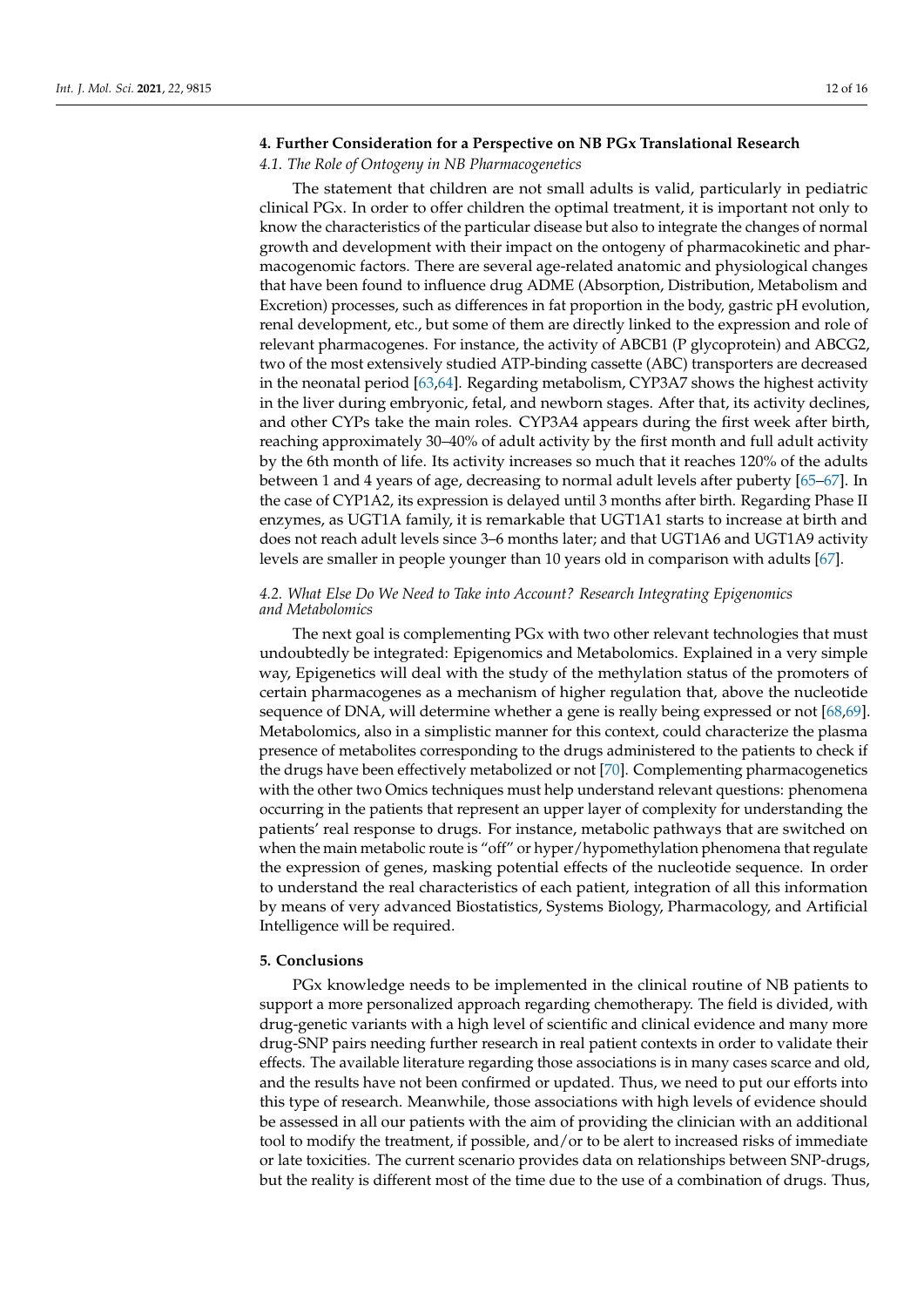we need to validate the proposed "one-to-one" relationships in the real clinical context because interactions do exist, and the expected effects of concrete SNPs could not be the same in the context of polytherapy.

**Author Contributions:** Conceptualization, S.F.A., L.S. and M.J.H.; methodology, M.J.H., P.B., P.G.; investigation, G.G.O., A.U., Y.Y.; resources, V.S., G.G.O.; data curation, M.J.H., A.C., V.C.; writing original draft preparation, G.G.O., L.S., M.J.H.; writing—review and editing, S.F.A., M.J.H.; visualization; funding acquisition, A.C., S.F.A., M.J.H. All authors have read and agreed to the published version of the manuscript.

**Funding:** This manuscript was elaborated while the last author was financially supported by Asociación Pablo Ugarte and research conducted under the support of Fundación Mutua Madrileña-Ayudas a la Investigación Científica en Salud 2016.

**Data Availability Statement:** The data reported is contained in the referenced papers as well as in PharmGKB website [\(www.pharmgkb.org\)](www.pharmgkb.org).

**Acknowledgments:** We would like to thank Desirée Ramal for her support to our research always.

**Conflicts of Interest:** The authors declare no conflict of interest.

## **References**

- <span id="page-12-0"></span>1. Tolbert, V.P.; Coggins, G.E.; Maris, J.M. Genetic susceptibility to neuroblastoma. *Curr. Opin. Genet. Dev.* **2017**, *42*, 81–90. [\[CrossRef\]](http://doi.org/10.1016/j.gde.2017.03.008) [\[PubMed\]](http://www.ncbi.nlm.nih.gov/pubmed/28458126)
- <span id="page-12-1"></span>2. Hero, B.; Simon, T.; Spitz, R.; Ernestus, K.; Gnekow, A.K.; Scheel-Walter, H.G.; Schwabe, D.; Schilling, F.H.; Benz-Bohm, G.; Berthold, F. Localized infant neuroblastomas often show spontaneous regression: Results of the prospective trials NB95-S and NB97. *J. Clin. Oncol.* **2008**, *26*, 1504–1510. [\[CrossRef\]](http://doi.org/10.1200/JCO.2007.12.3349) [\[PubMed\]](http://www.ncbi.nlm.nih.gov/pubmed/18349403)
- <span id="page-12-2"></span>3. Park, J.R.; Bagatell, R.; Cohn, S.L.; Pearson, A.D.; Villablanca, J.G.; Berthold, F.; Burchill, S.; Boubaker, A.; McHugh, K.; Nuchtern, J.G.; et al. Revisions to the international neuroblastoma response criteria: A consensus statement from the National Cancer Institute clinical trials planning meeting. *J. Clin. Oncol.* **2017**, *35*, 2580–2587. [\[CrossRef\]](http://doi.org/10.1200/JCO.2016.72.0177)
- <span id="page-12-3"></span>4. Morgenstern, D.A.; Pötschger, U.; Moreno, L.; Papadakis, V.; Owens, C.; Ash, S.; Pasqualini, C.; Luksch, R.; Garaventa, A.; Canete, A.; et al. Risk stratification of high-risk metastatic neuroblastoma: A report from the HR-NBL-1/SIOPEN study. *Pediatr. Blood Cancer* **2018**, *65*, e27363. [\[CrossRef\]](http://doi.org/10.1002/pbc.27363) [\[PubMed\]](http://www.ncbi.nlm.nih.gov/pubmed/30015396)
- <span id="page-12-4"></span>5. Clemens, E.; van der Kooi, A.L.F.; Broer, L.; van Dulmen-den Broeder, E.; Visscher, H.; Kremer, L.; Tissing, W.; Loonen, J.; Ronckers, C.M.; Pluijm, S.M.F.; et al. The influence of genetic variation on late toxicities in childhood cancer survivors: A review. *Crit. Rev. Oncol. Hematol.* **2018**, *126*, 154–167. [\[CrossRef\]](http://doi.org/10.1016/j.critrevonc.2018.04.001)
- <span id="page-12-5"></span>6. Ross, C.J.D.; Visscher, H.; Rod Rassekh, S.; Castro-Pastrana, L.I.; Shereck, E.; Carleton, B.; Hayden, M.R. Pharmacogenomics of serious adverse drug reactions in pediatric oncology. *J. Popul. Ther. Clin. Pharmacol.* **2011**, *18*, 134–151.
- <span id="page-12-6"></span>7. Conyers, R.; Devaraja, S.; Elliott, D. Systematic review of pharmacogenomics and adverse drug reactions in paediatric oncology patients. *Pediatr. Blood Cancer* **2018**, *65*, e26937. [\[CrossRef\]](http://doi.org/10.1002/pbc.26937)
- <span id="page-12-7"></span>8. Whirl-Carrillo, M.; McDonagh, E.M.; Hebert, J.M.; Gong, L.; Sangkuhl, K.; Thorn, C.F.; Altman, R.B.; Klein, T.E. Pharmacogenomics knowledge for personalized medicine. *Clin. Pharmacol. Ther.* **2012**, *92*, 414–417. [\[CrossRef\]](http://doi.org/10.1038/clpt.2012.96)
- <span id="page-12-8"></span>9. U S Food and Drug Administration Home Page. Available online: <https://www.fda.gov/> (accessed on 25 June 2021).
- 10. European Medicines Agency. Available online: <https://www.ema.europa.eu/> (accessed on 25 June 2021).
- 11. Pharmaceuticals and Medical Devices Agency. Available online: <http://www.pmda.go.jp/english/> (accessed on 25 June 2021).
- <span id="page-12-9"></span>12. Drugs and Health Products—Canada. Available online: [https://www.canada.ca/en/health-canada/services/drugs-health](https://www.canada.ca/en/health-canada/services/drugs-health-products.html)[products.html](https://www.canada.ca/en/health-canada/services/drugs-health-products.html) (accessed on 25 June 2021).
- <span id="page-12-10"></span>13. Clinical Phramacogenetics Implementation Consortium. Available online: <https://cpicpgx.org> (accessed on 25 June 2021).
- <span id="page-12-11"></span>14. Dutch Pharmacogenetics Working Group. Available online: <https://knmp.nl> (accessed on 25 June 2021).
- <span id="page-12-12"></span>15. García-Alfonso, P.; Saiz-Rodríguez, M.; Mondéjar, R.; Salazar Blanco, J.; Páez, D.; Borobia Pérez, A.; Safont Aguilera, M.J.; García García, I.; Colomer, R.; García González, X.; et al. Consensus of experts from the Spanish Pharmacogenetics and Pharmacogenomics Society and the Spanish Society of Medical Oncology for the genotyping of *DPYD* in cancer patients who are candidates for treatment with fluoropyrimidines. *Clin. Transl. Oncol.* **2021**. (submitted, under review).
- <span id="page-12-13"></span>16. Lee, J.W.; Pussegoda, K.; Rassekh, S.R.; Monzon, J.G.; Liu, G.; Hwang, S.; Bhavsar, A.P.; Pritchard, S.; Ross, C.J.; Amstutz, U.; et al. Clinical Practice Recommendations for the Management and Prevention of Cisplatin-Induced Hearing Loss Using Pharmacogenetic Markers. *Ther. Drug Monit.* **2016**, *38*, 423–431. [\[CrossRef\]](http://doi.org/10.1097/FTD.0000000000000298)
- <span id="page-12-14"></span>17. Aminkeng, F.; Ross, C.J.; Rassekh, S.R.; Hwang, S.; Rieder, M.J.; Bhavsar, A.P.; Smith, A.; Sanatani, S.; Gelmon, K.A.; Bernstein, D.; et al. Recommendations for genetic testing to reduce the incidence of anthracycline-induced cardiotoxicity. *Br. J. Clin. Pharmacol.* **2016**, *82*, 683–695. [\[CrossRef\]](http://doi.org/10.1111/bcp.13008)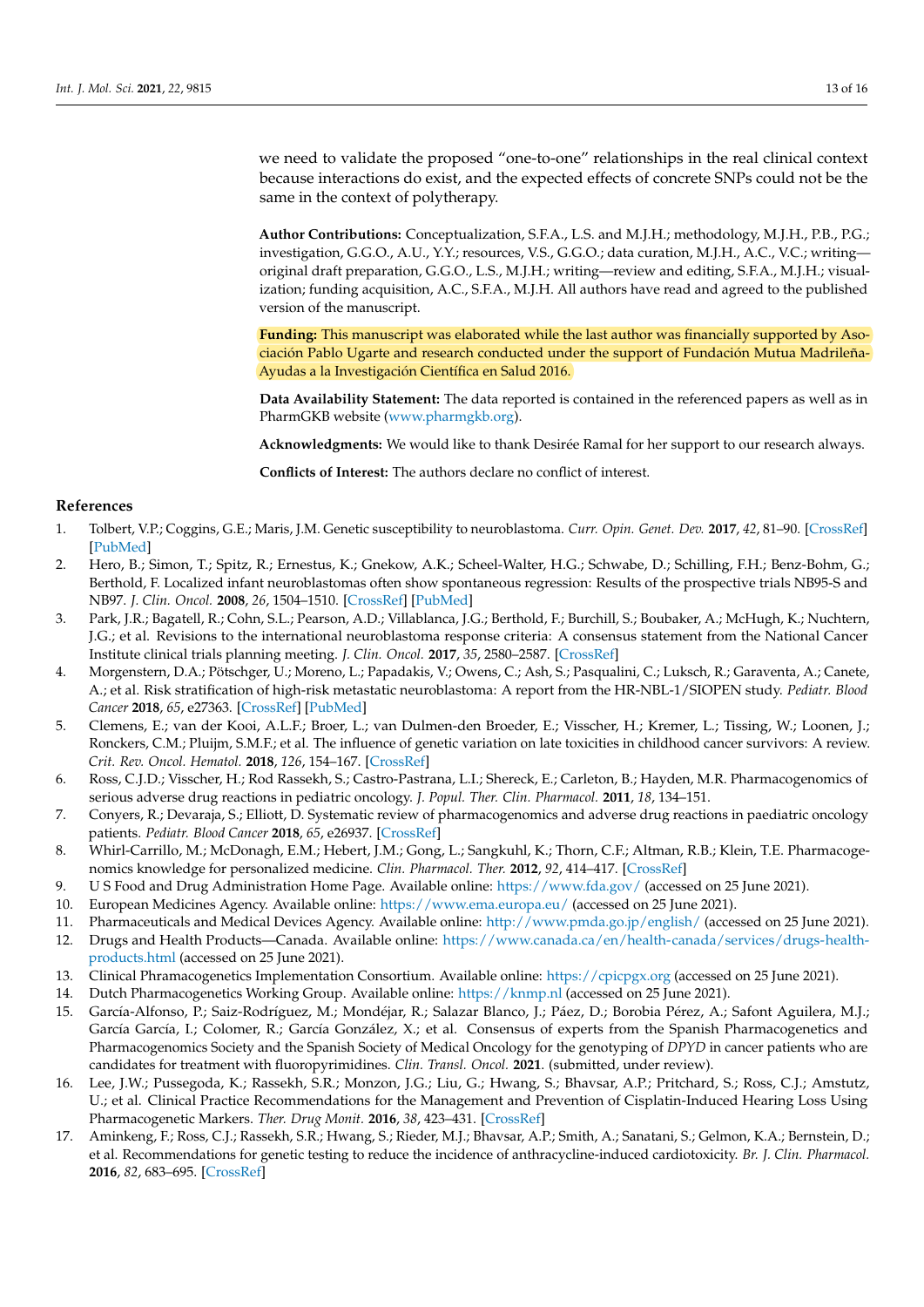- <span id="page-13-8"></span><span id="page-13-7"></span><span id="page-13-6"></span><span id="page-13-5"></span><span id="page-13-4"></span><span id="page-13-3"></span><span id="page-13-2"></span><span id="page-13-1"></span><span id="page-13-0"></span>18. Huezo-Diaz Curtis, P.; Uppugunduri, C.R.S.; Muthukumaran, J.; Rezgui, M.A.; Peters, C.; Bader, P.; Duval, M.; Bittencourt, H.; Krajinovic, M.; Ansari, M. Association of CTH variant with sinusoidal obstruction syndrome in children receiving intravenous busulfan and cyclophosphamide before hematopoietic stem cell transplantation. *Pharm. J.* **2018**, *18*, 64–69. [\[CrossRef\]](http://doi.org/10.1038/tpj.2016.65)
- <span id="page-13-9"></span>19. Uppugunduri, C.R.; Rezgui, M.A.; Diaz, P.H.; Tyagi, A.K.; Rousseau, J.; Daali, Y.; Duval, M.; Bittencourt, H.; Krajinovic, M.; Ansari, M. The association of cytochrome P450 genetic polymorphisms with sulfolane formation and the efficacy of a busulfan-based conditioning regimen in pediatric patients undergoing hematopoietic stem cell transplantation. *Pharm. J.* **2014**, *14*, 263–271. [\[CrossRef\]](http://doi.org/10.1038/tpj.2013.38)
- <span id="page-13-10"></span>20. Ten Brink, M.H.; van Bavel, T.; Swen, J.J.; van der Straaten, T.; Bredius, R.G.; Lankester, A.C.; Zwaveling, J.; Guchelaar, H.J. Effect of genetic variants GSTA1 and CYP39A1 and age on busulfan clearance in pediatric patients undergoing hematopoietic stem cell transplantation. *Pharmacogenomics* **2013**, *14*, 1683–1690. [\[CrossRef\]](http://doi.org/10.2217/pgs.13.159)
- <span id="page-13-11"></span>21. Yee, S.W.; Mefford, J.A.; Singh, N.; Percival, M.E.; Stecula, A.; Yang, K.; Witte, J.S.; Takahashi, A.; Kubo, M.; Matsuda, K.; et al. Impact of polymorphisms in drug pathway genes on disease-free survival in adults with acute myeloid leukemia. *J. Hum. Genet.* **2013**, *58*, 353–361. [\[CrossRef\]](http://doi.org/10.1038/jhg.2013.38)
- <span id="page-13-12"></span>22. Xu, X.; Duan, L.; Zhou, B.; Ma, R.; Zhou, H.; Liu, Z. Genetic polymorphism of copper transporter protein 1 is related to platinum resistance in Chinese non-small cell lung carcinoma patients. *Clin. Exp. Pharmacol. Physiol.* **2012**, *39*, 786–792. [\[CrossRef\]](http://doi.org/10.1111/j.1440-1681.2012.05741.x)
- <span id="page-13-13"></span>23. Xu, J.L.; Wang, Z.W.; Hu, L.M.; Yin, Z.Q.; Huang, M.D.; Hu, Z.B.; Shen, H.B.; Shu, Y.Q. Genetic variants in the PI3K/PTEN/AKT/mTOR pathway predict platinum-based chemotherapy response of advanced non-small cell lung cancers in a Chinese population. *Asian Pac. J. Cancer Prev.* **2012**, *13*, 2157–2162. [\[CrossRef\]](http://doi.org/10.7314/APJCP.2012.13.5.2157) [\[PubMed\]](http://www.ncbi.nlm.nih.gov/pubmed/22901187)
- 24. Xu, X.; Han, L.; Yang, H.; Duan, L.; Zhou, B.; Zhao, Y.; Qu, J.; Ma, R.; Zhou, H.; Liu, Z. The A/G allele of eIF3a rs3740556 predicts platinum-based chemotherapy resistance in lung cancer patients. *Lung Cancer* **2013**, *79*, 65–72. [\[CrossRef\]](http://doi.org/10.1016/j.lungcan.2012.10.005) [\[PubMed\]](http://www.ncbi.nlm.nih.gov/pubmed/23127338)
- <span id="page-13-14"></span>25. Patiño-García, A.; Zalacaín, M.; Marrodán, L.; San-Julián, M.; Sierrasesúmaga, L. Methotrexate in pediatric osteosarcoma: Response and toxicity in relation to genetic polymorphisms and dihydrofolate reductase and reduced folate carrier 1 expression. *J. Pediatr.* **2009**, *154*, 688–693. [\[CrossRef\]](http://doi.org/10.1016/j.jpeds.2008.11.030) [\[PubMed\]](http://www.ncbi.nlm.nih.gov/pubmed/19159907)
- <span id="page-13-15"></span>26. Pu, X.; Hildebrandt, M.A.; Lu, C.; Lin, J.; Stewart, D.J.; Ye, Y.; Gu, J.; Spitz, M.R.; Wu, X. PI3K/PTEN/AKT/mTOR pathway genetic variation predicts toxicity and distant progression in lung cancer patients receiving platinum-based chemotherapy. *Lung Cancer* **2011**, *71*, 82–88. [\[CrossRef\]](http://doi.org/10.1016/j.lungcan.2010.04.008)
- <span id="page-13-17"></span><span id="page-13-16"></span>27. Caronia, D.; Patiño-Garcia, A.; Peréz-Martínez, A.; Pita, G.; Moreno, L.T.; Zalacain-Díez, M.; Molina, B.; Colmenero, I.; Sierrasesúmaga, L.; Benítez, J.; et al. Effect of ABCB1 and ABCC3 polymorphisms on osteosarcoma survival after chemotherapy: A pharmacogenetic study. *PLoS ONE* **2011**, *6*, e26091. [\[CrossRef\]](http://doi.org/10.1371/journal.pone.0026091)
- <span id="page-13-18"></span>28. Low, S.K.; Kiyotani, K.; Mushiroda, T.; Daigo, Y.; Nakamura, Y.; Zembutsu, H. Association study of genetic polymorphism in ABCC4 with cyclophosphamide-induced adverse drug reactions in breast cancer patients. *J. Hum. Genet.* **2009**, *54*, 564–571. [\[CrossRef\]](http://doi.org/10.1038/jhg.2009.79)
- <span id="page-13-19"></span>29. Shu, W.; Guan, S.; Yang, X.; Liang, L.; Li, J.; Chen, Z.; Zhang, Y.; Chen, L.; Wang, X.; Huang, M. Genetic markers in CYP2C19 and CYP2B6 for prediction of cyclophosphamide's 4-hydroxylation, efficacy and side effects in Chinese patients with systemic lupus erythematosus. *Br. J. Clin. Pharmacol.* **2016**, *81*, 327–340. [\[CrossRef\]](http://doi.org/10.1111/bcp.12800)
- <span id="page-13-20"></span>30. Rocha, V.; Porcher, R.; Fernandes, J.F.; Filion, A.; Bittencourt, H.; Silva, W., Jr.; Vilela, G.; Zanette, D.L.; Ferry, C.; Larghero, J.; et al. Association of drug metabolism gene polymorphisms with toxicities, graft-versus-host disease and survival after HLA-identical sibling hematopoietic stem cell transplantation for patients with leukemia. *Leukemia* **2009**, *23*, 545–556. [\[CrossRef\]](http://doi.org/10.1038/leu.2008.323)
- 31. Bray, J.; Sludden, J.; Griffin, M.J.; Cole, M.; Verrill, M.; Jamieson, D.; Boddy, A.V. Influence of pharmacogenetics on response and toxicity in breast cancer patients treated with doxorubicin and cyclophosphamide. *Br. J. Cancer* **2010**, *102*, 1003–1009. [\[CrossRef\]](http://doi.org/10.1038/sj.bjc.6605587) [\[PubMed\]](http://www.ncbi.nlm.nih.gov/pubmed/20179710)
- 32. Su, H.I.; Sammel, M.D.; Velders, L.; Horn, M.; Stankiewicz, C.; Matro, J.; Gracia, C.R.; Green, J.; DeMichele, A. Association of cyclophosphamide drug-metabolizing enzyme polymorphisms and chemotherapy-related ovarian failure in breast cancer survivors. *Fertil. Steril.* **2010**, *94*, 645–654. [\[CrossRef\]](http://doi.org/10.1016/j.fertnstert.2009.03.034)
- 33. Chen, R.L.; Reynolds, C.P.; Seeger, R.C. Neutrophils are cytotoxic and growth-inhibiting for neuroblastoma cells with an anti-GD2 antibody but, without cytotoxicity, can be growth-stimulating. *Cancer Immunol. Immunother.* **2000**, *48*, 603–612. [\[CrossRef\]](http://doi.org/10.1007/s002620050008) [\[PubMed\]](http://www.ncbi.nlm.nih.gov/pubmed/10663607)
- 34. Greenwood, K.L.; Foster, J.H. The safety of dinutuximab for the treatment of pediatric patients with high-risk neuroblastoma. *Expert Opin. Drug Saf.* **2018**, *17*, 1257–1262. [\[CrossRef\]](http://doi.org/10.1080/14740338.2018.1549221) [\[PubMed\]](http://www.ncbi.nlm.nih.gov/pubmed/30433831)
- 35. Lal, S.; Wong, Z.W.; Sandanaraj, E.; Xiang, X.; Siang Ang, P.C.; Lee, E.J.D.; Chowbay, B. Influence of ABCB1 and ABCG2 polymorphisms on doxorubicin disposition in Asian breast cancer patients. *Cancer Sci.* **2008**, *99*, 816–823. [\[CrossRef\]](http://doi.org/10.1111/j.1349-7006.2008.00744.x) [\[PubMed\]](http://www.ncbi.nlm.nih.gov/pubmed/18377430)
- 36. Wojnowski, L.; Kulle, B.; Schirmer, M.; Schlüter, G.; Schmidt, A.; Rosenberger, A.; Vonhof, S.; Bickeböller, H.; Toliat, M.R.; Suk, E.K.; et al. NAD(P)H oxidase and multidrug resistance protein genetic polymorphisms are associated with doxorubicin-induced cardiotoxicity. *Circulation* **2005**, *112*, 3754–3762. [\[CrossRef\]](http://doi.org/10.1161/CIRCULATIONAHA.105.576850)
- 37. Lal, S.; Sandanaraj, E.; Wong, Z.W.; Ang, P.C.; Wong, N.S.; Lee, E.J.; Chowbay, B. CBR1 and CBR3 pharmacogenetics and their influence on doxorubicin disposition in Asian breast cancer patients. *Cancer Sci.* **2008**, *99*, 2045–2054. [\[CrossRef\]](http://doi.org/10.1111/j.1349-7006.2008.00744.x)
- 38. Fan, L.; Goh, B.C.; Wong, C.I.; Sukri, N.; Lim, S.E.; Tan, S.H.; Guo, J.Y.; Lim, R.; Yap, H.L.; Khoo, Y.M.; et al. Genotype of human carbonyl reductase CBR3 correlates with doxorubicin disposition and toxicity. *Pharmacogenet. Genom.* **2008**, *18*, 621–631. [\[CrossRef\]](http://doi.org/10.1097/FPC.0b013e328301a869)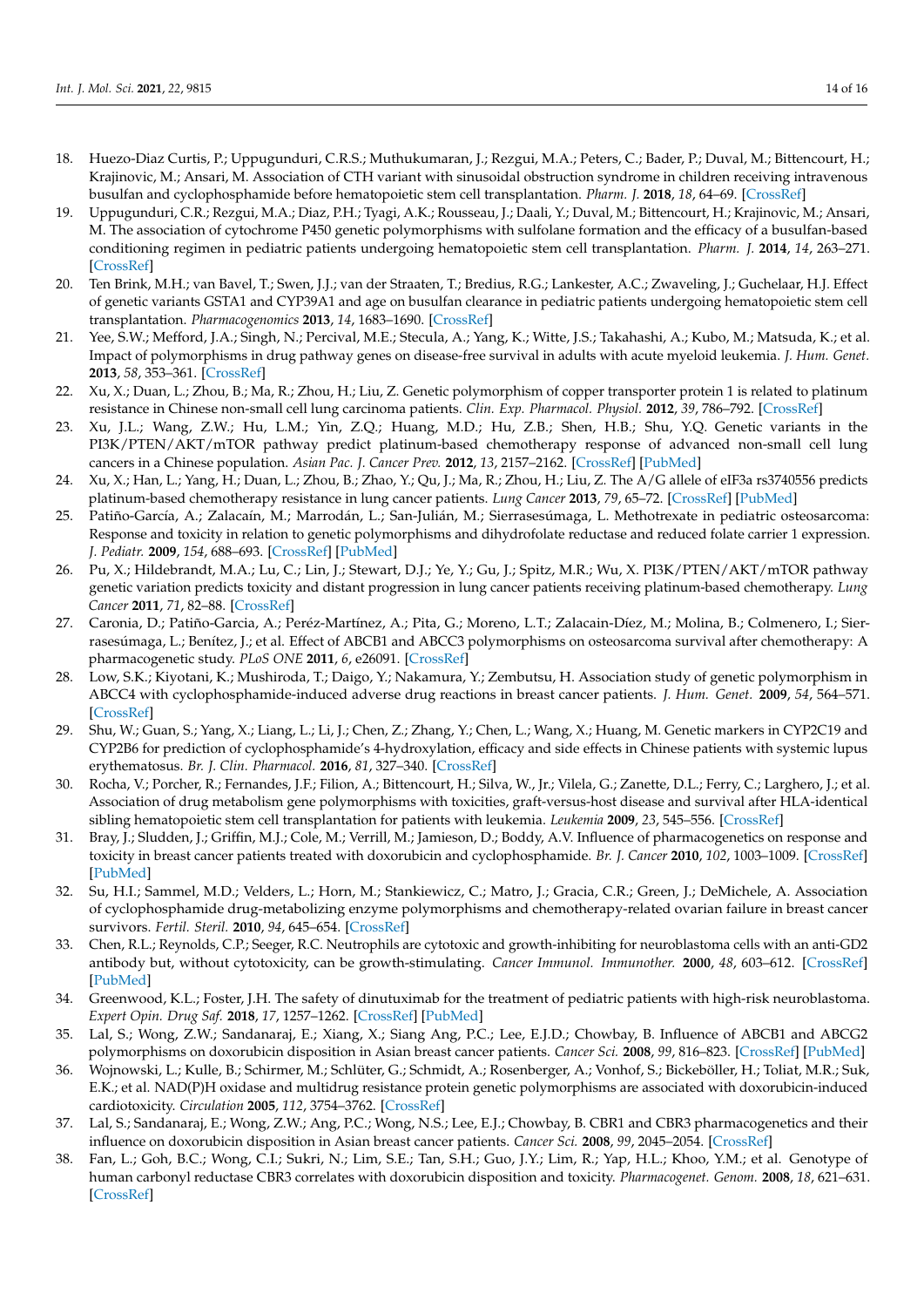- <span id="page-14-9"></span><span id="page-14-8"></span><span id="page-14-7"></span><span id="page-14-6"></span><span id="page-14-5"></span><span id="page-14-4"></span><span id="page-14-3"></span><span id="page-14-2"></span>39. Megías-Vericat, J.E.; Montesinos, P.; Herrero, M.J.; Moscardó, F.; Bosó, V.; Rojas, L.; Martínez-Cuadrón, D.; Rodríguez-Veiga, R.; Sendra, L.; Cervera, J.; et al. Impact of NADPH oxidase functional polymorphisms in acute myeloid leukemia induction chemotherapy. *Pharm. J.* **2018**, *18*, 301–307. [\[CrossRef\]](http://doi.org/10.1038/tpj.2017.19)
- <span id="page-14-10"></span>40. Gelderblom, H.; Blay, J.Y.; Seddon, B.M.; Leahy, M.; Ray-Coquard, I.; Sleijfer, S.; Kerst, J.M.; Rutkowski, P.; Bauer, S.; Ouali, M.; et al. Brostallicin versus doxorubicin as first-line chemotherapy in patients with advanced or metastatic soft tissue sarcoma: An European Organisation for Research and Treatment of Cancer Soft Tissue and Bone Sarcoma Group randomised phase II and pharmacogenetic study. *Eur. J. Cancer* **2014**, *50*, 388–396. [\[CrossRef\]](http://doi.org/10.1016/j.ejca.2013.10.002)
- <span id="page-14-11"></span>41. Windsor, R.E.; Strauss, S.J.; Kallis, C.; Wood, N.E.; Whelan, J.S. Germline genetic polymorphisms may influence chemotherapy response and disease outcome in osteosarcoma: A pilot study. *Cancer* **2012**, *118*, 1856–1867. [\[CrossRef\]](http://doi.org/10.1002/cncr.26472) [\[PubMed\]](http://www.ncbi.nlm.nih.gov/pubmed/21887680)
- <span id="page-14-12"></span>42. Relling, M.V.; Nemec, J.; Schuetz, E.G.; Schuetz, J.D.; Gonzalez, F.J.; Korzekwa, K.R. O-demethylation of epipodophyllotoxins is catalyzed by human cytochrome P450 3A4. *Mol. Pharmacol.* **1994**, *45*, 352–358. [\[PubMed\]](http://www.ncbi.nlm.nih.gov/pubmed/8114683)
- <span id="page-14-13"></span>43. Zelcer, N.; Saeki, T.; Reid, G.; Beijnen, J.H.; Borst, P. Characterization of drug transport by the human multidrug resistance protein 3 (ABCC3). *J. Biol. Chem.* **2001**, *276*, 46400–46407. [\[CrossRef\]](http://doi.org/10.1074/jbc.M107041200) [\[PubMed\]](http://www.ncbi.nlm.nih.gov/pubmed/11581266)
- <span id="page-14-14"></span>Huang, R.S.; Duan, S.; Bleibel, W.K.; Kistner, E.O.; Zhang, W.; Clark, T.A.; Chen, T.X.; Schweitzer, A.C.; Blume, J.E.; Cox, N.J.; et al. A genome-wide approach to identify genetic variants that contribute to etoposide-induced cytotoxicity. *Proc. Natl. Acad. Sci. USA* **2007**, *104*, 9758–9763. [\[CrossRef\]](http://doi.org/10.1073/pnas.0703736104)
- 45. Shen, Y.; Baker, E.; Callen, D.F.; Sutherland, G.R.; Willson, T.A.; Rakar, S.; Gough, N.M. Localization of the human GM-CSF receptor beta chain gene (CSF2RB) to chromosome 22q12.2–>q13.1. *Cytogenet. Cell Genet.* **1992**, *61*, 175–177. [\[CrossRef\]](http://doi.org/10.1159/000133401)
- <span id="page-14-15"></span>46. Ladenstein, R.; Pötschger, U.; Valteau-Couanet, D.; Luksch, R.; Castel, V.; Yaniv, I.; Laureys, G.; Brock, P.; Michon, J.M.; Owens, C.; et al. Interleukin 2 with anti-GD2 antibody ch14.18/CHO (dinutuximab beta) in patients with high-risk neuroblastoma (HR-NBL1/SIOPEN): A multicentre, randomised, phase 3 trial. *Lancet Oncol.* **2018**, *19*, 1617–1629. [\[CrossRef\]](http://doi.org/10.1016/S1470-2045(18)30578-3)
- <span id="page-14-16"></span>47. Yamane, B.H.; Hank, J.A.; Albertini, M.R.; Sondel, P.M. The development of antibody-IL-2 based immunotherapy with hu14.18-IL2 (EMD-273063) in melanoma and neuroblastoma. *Expert Opin. Investig. Drugs* **2009**, *18*, 991–1000. [\[CrossRef\]](http://doi.org/10.1517/13543780903048911)
- <span id="page-14-17"></span>48. Shusterman, S.; Naranjo, A.; van Ryn, C.; Hank, J.A.; Parisi, M.T.; Shulkin, B.L.; Servaes, S.; London, W.B.; Shimada, H.; Gan, J.; et al. Antitumor Activity and Tolerability of hu14.18-IL2 with GMCSF and Isotretinoin in Recurrent or Refractory Neuroblastoma: A Children's Oncology Group phase II study. *Clin. Cancer Res.* **2019**, *25*, 6044–6051. [\[CrossRef\]](http://doi.org/10.1158/1078-0432.CCR-19-0798)
- <span id="page-14-18"></span>49. Harkey, M.A.; Czerwinski, M.; Slattery, J.; Kiem, H.P. Overexpression of glutathione-S-transferase, MGSTII, confers resistance to busulfan and melphalan. *Cancer Investig.* **2005**, *23*, 19–25. [\[CrossRef\]](http://doi.org/10.1081/CNV-46508)
- 50. Hodges, L.M.; Markova, S.M.; Chinn, L.W.; Gow, J.M.; Kroetz, D.L.; Klein, T.E.; Altman, R.B. Very important pharmacogene summary: ABCB1 (MDR1, P-glycoprotein). *Pharmacogenet. Genom.* **2011**, *21*, 152–161. [\[CrossRef\]](http://doi.org/10.1097/FPC.0b013e3283385a1c)
- 51. Pu, X.; Wang, L.; Chang, J.Y.; Hildebrandt, M.A.T.; Ye, Y.; Lu, C.; Skinner, H.D.; Niu, N.; Jenkins, G.D.; Komaki, R.; et al. Inflammation-related genetic variants predict toxicity following definitive radiotherapy for lung cancer. *Clin. Pharmacol. Ther.* **2014**, *96*, 609–615. [\[CrossRef\]](http://doi.org/10.1038/clpt.2014.154) [\[PubMed\]](http://www.ncbi.nlm.nih.gov/pubmed/25054431)
- 52. Fachal, L.; Gómez-Caamaño, A.; Barnett, G.C.; Peleteiro, P.; Carballo, A.M.; Calvo-Crespo, P.; Kerns, S.L.; Sánchez-García, M.; Lobato-Busto, R.; Dorling, L.; et al. A three-stage genome-wide association study identifies a susceptibility locus for late radiotherapy toxicity at 2q24.1. *Nat. Genet.* **2014**, *46*, 891–894. [\[CrossRef\]](http://doi.org/10.1038/ng.3020) [\[PubMed\]](http://www.ncbi.nlm.nih.gov/pubmed/24974847)
- 53. Roberts, J.K.; Birg, A.V.; Lin, T.; Daryani, V.M.; Panetta, J.C.; Broniscer, A.; Robinson, G.W.; Gajjar, A.J.; Stewart, C.F. Population pharmacokinetics of oral topotecan in infants and very young children with brain tumors demonstrates a role of ABCG2 rs4148157 on the absorption rate constant. *Drug Metab. Dispos.* **2016**, *44*, 1116–1122. [\[CrossRef\]](http://doi.org/10.1124/dmd.115.068676) [\[PubMed\]](http://www.ncbi.nlm.nih.gov/pubmed/27052877)
- 54. Ceppi, F.; Langlois-Pelletier, C.; Gagné, V.; Rousseau, J.; Ciolino, C.; De Lorenzo, S.; Kevin, K.M.; Cijov, D.; Sallan, S.E.; Silverman, L.B.; et al. Polymorphisms of the vincristine pathway and response to treatment in children with childhood acute lymphoblastic leukemia. *Pharmacogenomics* **2014**, *15*, 1105–1116. [\[CrossRef\]](http://doi.org/10.2217/pgs.14.68)
- 55. Egbelakin, A.; Ferguson, M.J.; MacGill, E.A.; Lehmann, A.S.; Topletz, A.R.; Quinney, S.K.; Li, L.; McCammack, K.C.; Hall, S.D.; Renbarger, J.L. Increased risk of vincristine neurotoxicity associated with low CYP3A5 expression genotype in children with acute lymphoblastic leukemia. *Pediatr. Blood Cancer* **2011**, *56*, 361–367. [\[CrossRef\]](http://doi.org/10.1002/pbc.22845)
- 56. Khabour, O.F.; Alzoubi, K.H.; Firoz, A.S.; Al-Awad, R.M.M. Association between leptin gene rs7799039 polymorphism and lipid profile changes induced by isotretinoin treatment in acne patients. *Ther. Clin. Risk Manag.* **2018**, *14*, 949–954. [\[CrossRef\]](http://doi.org/10.2147/TCRM.S165712)
- 57. Lee, J.J.; Wu, X.; Hildebrandt, M.A.T.; Yang, H.; Khuri, F.R.; Kim, E.; Gu, J.; Ye, Y.; Lotan, R.; Spitz, M.R.; et al. Global assessment of genetic variation influencing response to retinoid chemoprevention in head and neck cancer patients. *Cancer Prev. Res.* **2011**, *4*, 185–193. [\[CrossRef\]](http://doi.org/10.1158/1940-6207.CAPR-10-0125) [\[PubMed\]](http://www.ncbi.nlm.nih.gov/pubmed/21292633)
- <span id="page-14-0"></span>58. Olivera, G.G.; Yáñez, Y.; Gargallo, P.; Sendra, L.; Aliño, S.F.; Segura, V.; Sanz, M.Á.; Cañete, A.; Castel, V.; De Mora, J.F.; et al. MTHFR and VDR polymorphisms improve the prognostic value of MYCN status on overall survival in neuroblastoma patients. *Int. J. Mol. Sci.* **2020**, *21*, 2714. [\[CrossRef\]](http://doi.org/10.3390/ijms21082714)
- 59. Nordgard, S.H.; Alnæs, G.I.G.; Hihn, B.; Lingjærde, O.C.; Liestøl, K.; Tsalenko, A.; Sørlie, T.; Lønning, P.E.; Børresen-Dale, A.L.; Kristensen, V.N. Pathway based analysis of SNPs with relevance to 5-FU therapy: Relation to intratumoral mRNA expression and survival. *Int. J. Cancer* **2008**, *123*, 577–585. [\[CrossRef\]](http://doi.org/10.1002/ijc.23541) [\[PubMed\]](http://www.ncbi.nlm.nih.gov/pubmed/18498133)
- <span id="page-14-1"></span>60. Findlay, J.M.; Middleton, M.R.; Tomlinson, I. A systematic review and meta-analysis of somatic and germline DNA sequence biomarkers of esophageal cancer survival, therapy response and stage. *Ann. Oncol.* **2015**, *26*, 624–644. [\[CrossRef\]](http://doi.org/10.1093/annonc/mdu449) [\[PubMed\]](http://www.ncbi.nlm.nih.gov/pubmed/25214541)